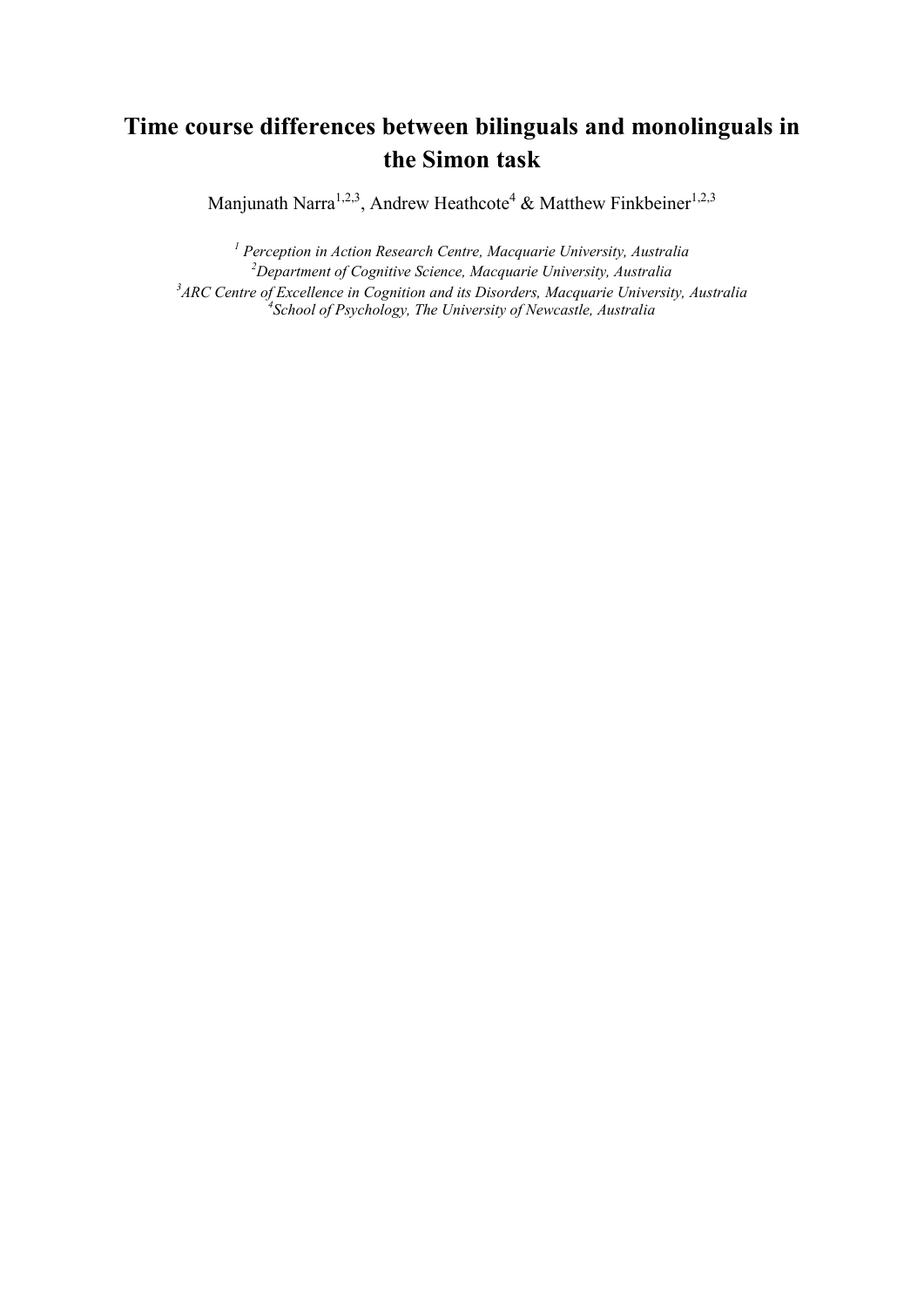#### **Abstract**

In the Simon task, individuals need to indicate the color of the target stimulus while ignoring its spatial location. The Simon Effect refers to the finding that participants respond more quickly when the target stimulus and response effector are spatially compatible compared to when they are not. Thus, to optimize performance in the Simon task, individuals need to ignore the task-irrelevant (spatial) information and attend to the task-relevant (color) information. Interestingly, it has been reported that bilinguals are faster than monolinguals in the Simon task and that they exhibit a smaller Simon effect. The present study investigates whether this so-called bilingual advantage is due to bilinguals being better at ignoring taskirrelevant information, or better at activating task-relevant information, or both. In a buttonpress version of the task, we do not observe a bilingual advantage, but in a reach-to-touch paradigm, we find that bilinguals suppress task-irrelevant information for longer and activate task-relevant information sooner.

**Keywords** Simon task, reaching paradigm, bilingual advantage, relevant information, irrelevant information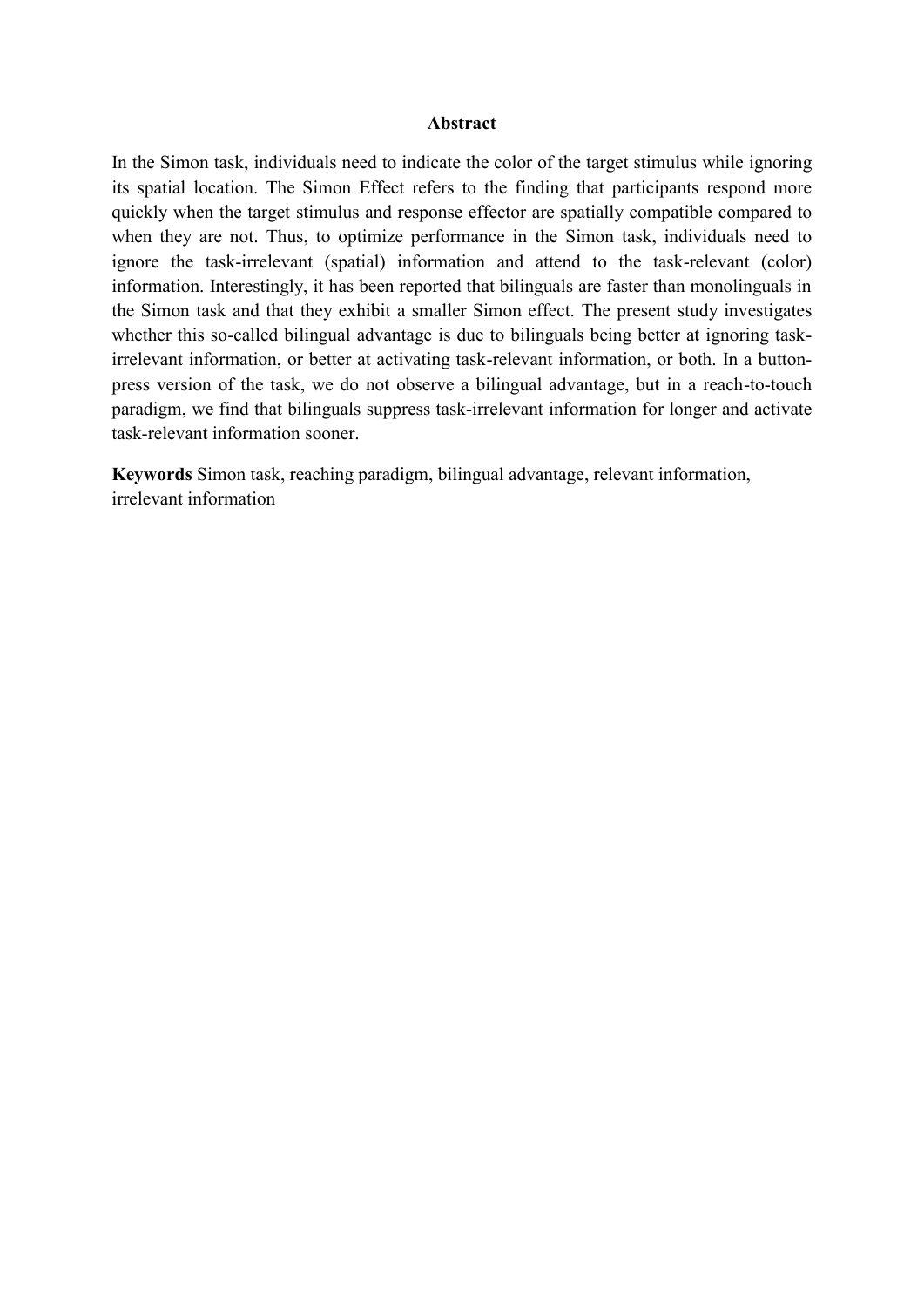#### **Introduction**

In the Simon task, the responses are more accurate and faster on congruent trials, in which the stimulus location and response key are on the same side (e.g., red color square, presented on the left side of the fixation, requiring a left-hand response). In contrast, responses are less accurate and slower on incongruent trials, in which the stimulus location and response key are on the opposite sides (e.g., red color square presented on right side of the fixation, requiring a left-hand response). The response time difference between the congruent and incongruent trials is known as the Simon effect (Hedge & Marsh, 1975), and is well accounted for by dual route theories (Kornblum, Hasbroucq, & Osman, 1990; De Jong, Liang & Lauber, 1994; Ridderinkhof, 2002; Wascher, Schatz, Kuder, & Verleger, 2001; Lu & Proctor, 1995). According to these theories, a fast direct route of response selection is thought to activate responses that spatially correspond to the stimulus location attribute. Activation produced along this direct route is thought to dissipate rapidly over time. Additionally, a slow indirect route is proposed to activate responses on the basis of the task-relevant stimulus color attribute. Activation produced along this route is thought to proceed more slowly than the direct route. The aim of the present study was to use the dual route accounts of the Simon effect to guide a systematic investigation of where, if at all, differences between monolinguals and bilinguals exist in the Simon task. Are group differences present in the dynamics of activating task-relevant information or are group differences present in the dynamics of ignoring task-irrelevant information? We investigated this question across two experiments. In the first experiment we used a mathematical modelling approach of reaction time data and in the second experiment we used a reach-to-touch paradigm.

The Simon task is the most commonly used non-linguistic response conflict task in bilingual cognitive advantage studies (e.g., Bialystok, Craik, Klein, & Viswanathan, 2004; Bialystok, Martin, & Viswanathan, 2005; for a review see Hilchey & Klein, 2011; Bialystok, 2009). In this literature, there is ample evidence of a bilingual cognitive advantage in children, middle-aged and old-aged adults for the Simon task (e.g., Bialystok et al., 2004; Bialystok, Martin, & Viswanathan, 2005; Martin-Rhee & Bialystok, 2008; Salvatierra & Rosselli, 2010; Bialystok, Craik, & Luk, 2012; Schroeder & Marian, 2012; Poarch & van Hell, 2012). However, in young adults a bilingual cognitive advantage is quite elusive in the Simon task (e.g., Bialystok, Martin & Viswanathan, 2005; Bialystok, Craik, Grady, Chau, Ishii, Gunji & Pantev, 2005; Bialystok, 2006; Salvatierra & Rosselli, 2010; Kousaie & Phillips, 2012; Gathercole, Thomas, Kennedy et al., 2014; Paap, Johnson, & Sawi, 2014). For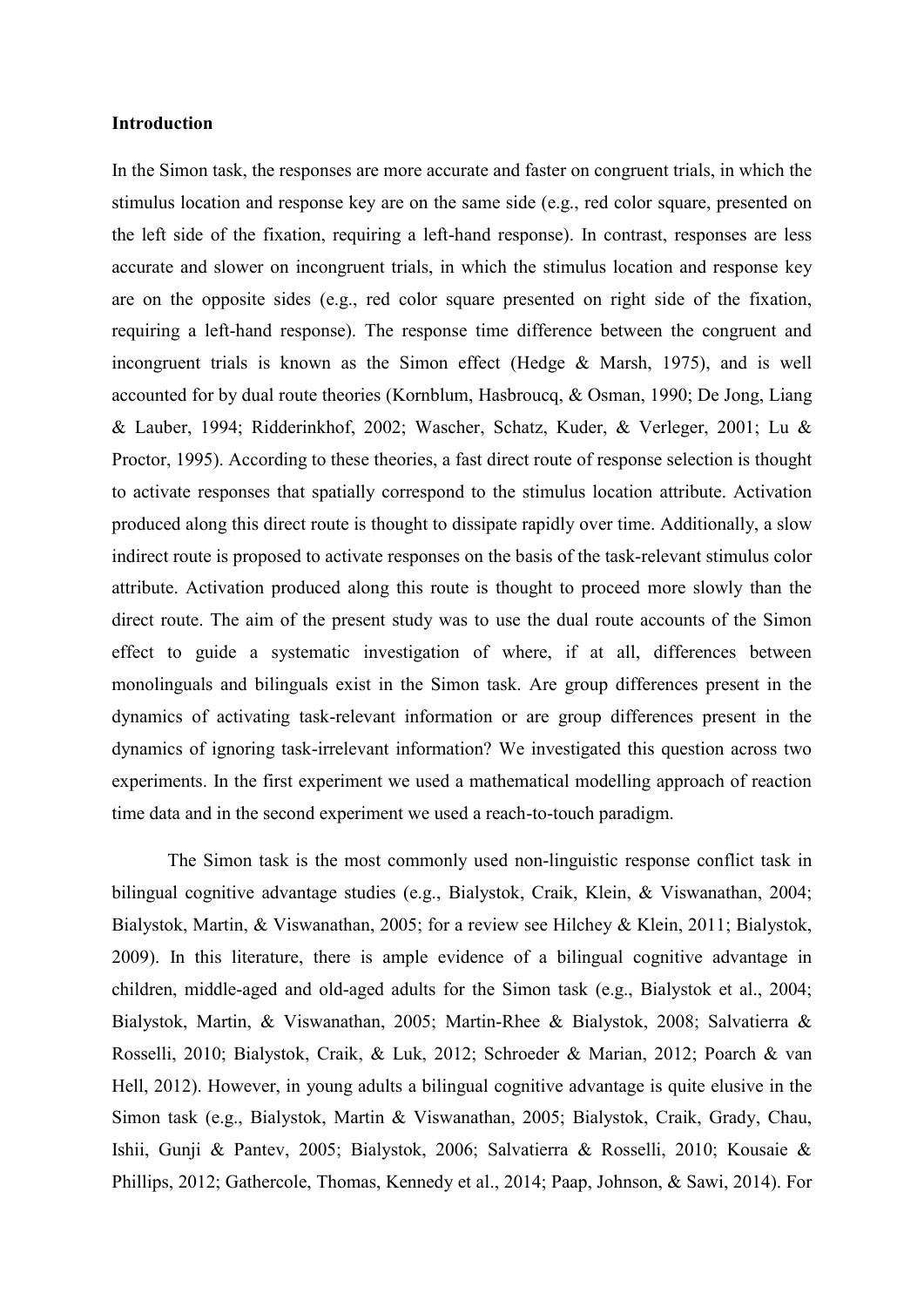example, Bialystok and colleagues investigated cognitive control differences between monolinguals and bilinguals across children, young adults and elderly adults using the Simon task (Bialystok, Martin, & Viswanathan, 2005). Their results suggested faster reaction time and smaller magnitude of Simon effect only in bilingual children and elderly adults. Similar behavioural performance between bilingual and monolingual young adults was attributed to peak age of cognitive functioning (Bialystok, Martin, & Viswanathan, 2005; Salvatierra & Rosselli, 2010; Hilchey & Klien, 2011; Bialystok, Craik, & Luk, 2012). These results were consistent even on varying different participant and experimental factors such as the type of bilingualism (early bilinguals: Bialystok, Martin, & Viswanathan, 2005; late bilinguals: Salvatierra & Rosselli, 2010), bilingual language sample (Bialystok, Martin, & Viswanathan, 2005; Salvatierra & Rosselli, 2010; Kousaie & Phillips, 2012; Gathercole, Thomas, Kennedy et al., 2014; Paap, Johnson, & Sawi, 2014), experimental task load (Bialystok, 2006; Salvatierra & Rosselli, 2010), and block design (only congruent and incongruent trials: Bialystok, Martin, & Viswanathan, 2005; Bialystok et al., 2005; Bialystok, 2006; Salvatierra & Rosselli, 2010; Paap, Johnson, & Sawi, 2014; all congruent, incongruent and neutral trials: Kousaie & Phillips, 2012). However, this was not the case in other non-linguistic conflict tasks, in which bilingual young adults outperformed monolinguals in the attentional network task (Costa, Hernandez, & Sebastian-Galles, 2008; Costa, Hernandez, Costa-Faidella, & Sebastian-Galles, 2009; Pelham & Abrams, 2014), the spatial Stroop task (Bialystok, 2006; Bialystok & DePape, 2009; Blumenfeld & Marian, 2014), the Stroop task (Bialystok, Craik, & Luk, 2008; Hernández, Costa, Fuentes, Vivas, & Sebastián-Gallès 2010; Coderre & van Heuven, 2014; Yow & Li, 2015), the lateralised attentional network task (Tao, Marzecova, Taft, Asanowicz, & Wodniecka, 2011; Marzecová, Asanowicz, Krivá, & Wodniecka, 2013), and task switching (Prior & Gollan, 2011; Prior & MacWhinney, 2010; Wiseheart, Viswanathan, & Bialystok, 2014). Overall, the contrasting findings across different tasks may also be due to the differences in the source of interference between stimulus-response information within each task (Miyake & Friedman, 2012).

Interestingly, there have been a handful of studies that have failed to detect a bilingual advantage in their behavioural measure even while detecting a group difference in physiological measures such as magneto-encephalography (MEG), and event related potentials (ERP) (cf. Bialystok et al. 2005; Kousaie & Phillips, 2012). For example, Bialystok et al. (2005) used MEG to investigate the neural correlates of the cognitive control mechanism in the Simon task in young adults. They correlated behavioural performance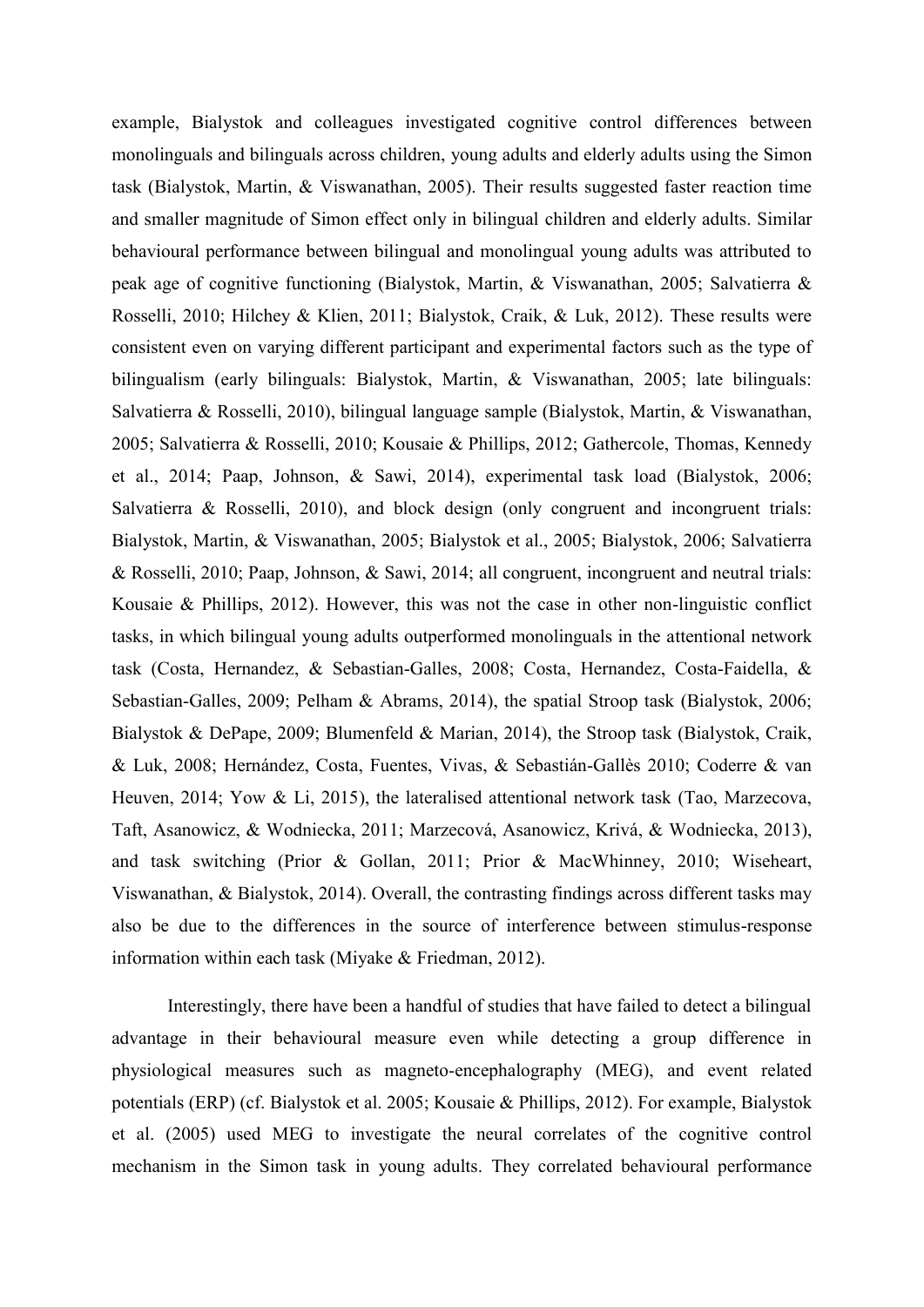(response latencies) with brain activity and found in bilingual young adults that faster response latencies correlated with increased brain activation in the right superior and middle temporal, left superior and inferior frontal and cingulate regions. This same correlation in monolinguals was noted only in the left middle frontal regions. The authors speculated that the brain areas activated during the Simon task in bilinguals were similar to the brain areas that subserve language selection in bilingual speech production (Abutalebi & Green, 2007; Luk, Anderson, Craik, Grady, & Bialystok, 2010; Bialystok et al., 2005). Recently, Kousaie & Phillips (2012) examined the possibility of a bilingual cognitive advantage using ERPs in Stroop, Simon and Flanker tasks. The amplitude and latencies of N2 (said to be related to conflict detection and monitoring), P3 (said to be related to stimulus categorization time and resource allocation) and error related negativity (ERN) components were compared between groups. They did not observe any group differences in the behavioural measures but did in the ERP data. Specifically, the ERP data revealed processing differences between bilinguals and monolinguals in conflict monitoring (N2) and error detection (ERN) for Stroop task, in resource allocation (P3 amplitude) for Simon task and; in stimulus categorization (P3 latency) and error detection (ERN) for Flanker task. The ERP data demonstrated that bilinguals and monolinguals use different processes as a function of conflict tasks. To summarize, these studies present a puzzle insofar as bilinguals and monolinguals appear to recruit different brain areas to resolve conflict in the Simon and Stroop tasks even while achieving similar levels of performance.

To date, behavioural studies have largely used accuracy and reaction time data (from button press measures) separately to investigate the possibility of a bilingual advantage in the Simon task. However, the complex association between the accuracy and reaction time data in bilinguals and monolinguals decision processing remains unexplored. In the present study we incorporate an evidence-accumulation model of two choice reaction time tasks, in particular linear–ballistic accumulator model (LBA; Brown & Heathcote, 2008), to investigate the decision processing mechanism between bilingual and monolingual participants. The evidence accumulation model uses both response choice and time taken to complete a response choice, to reveal the dynamics of decision processing (e.g., Brown & Heathcote, 2005; 2008; Ratcliff & Rouder, 1998; Donkin, Brown, & Heathcote, 2011). The decision for a choice response is made when the accumulation of information (evidence) reaches its response threshold over time. There is a long history of simultaneously fitting both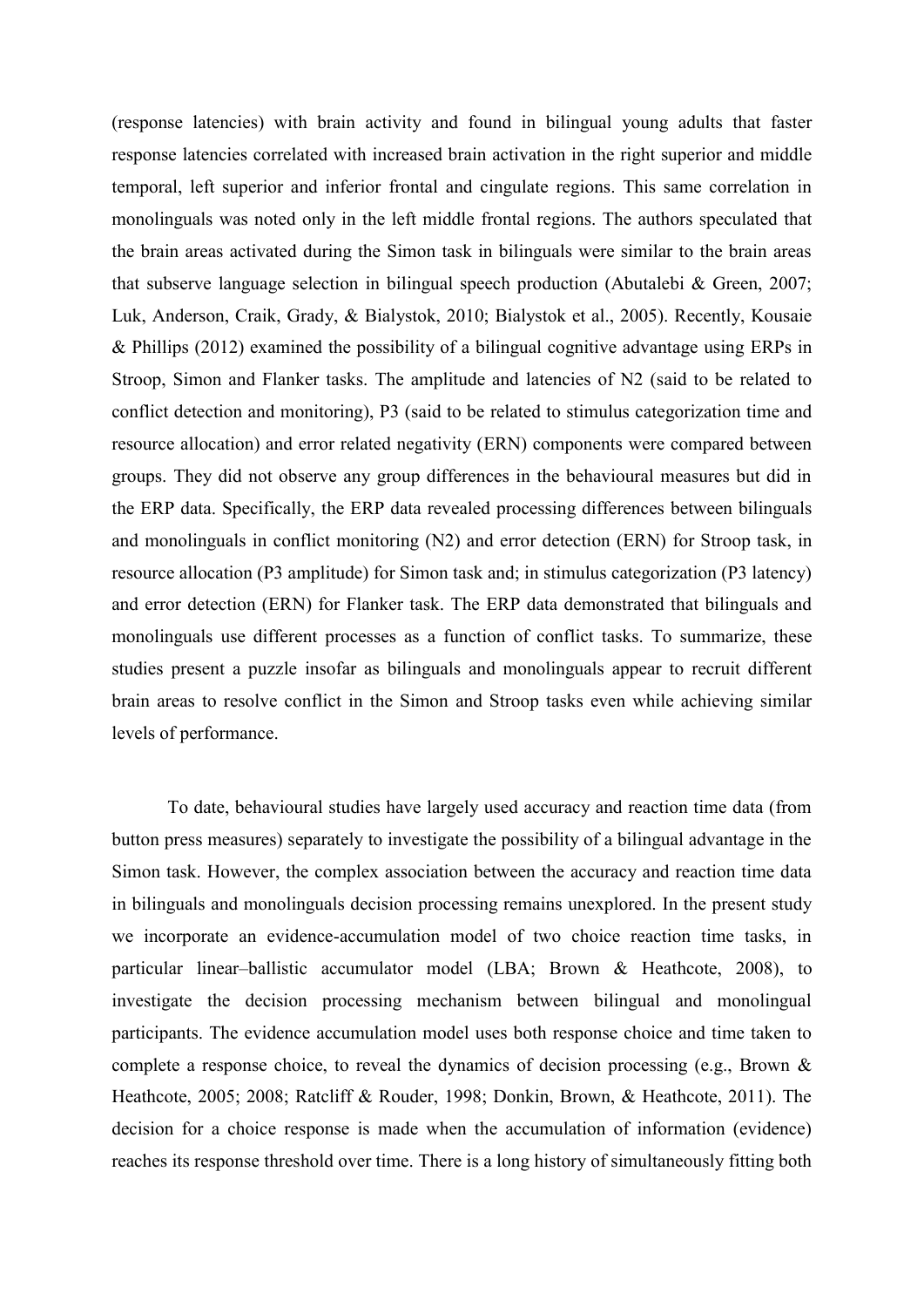response latency and accuracy data to evidence accumulation models in cognitive psychology to reveal the decision processing mechanism (e.g., Brown & Heathcote, 2005; 2008; Ratcliff & Rouder, 1998; Donkin, Brown, & Heathcote, 2011). Previous researchers have employed modelling approach to capture the underlying decision making differences between elderly and young adults (Ratcliff, Thapar, & McKoon, 2001; 2003), children with ADHD and without ADHD (Kralunas & Huang-Pollock, 2013), high working memory and fluid intelligence young adults (Schmiedek, Oberauer, Wilhelm, Süβ, & Wittmann, 2007), when the mean reaction time and accuracy data alone failed to capture subtle group differences (Donkin, Averell, Brown, & Heathcote, 2009).

In our first experiment, we compared bilingual and monolingual young adults' accuracy and reaction time data by fitting them to the LBA model (Brown & Heathcote, 2008). This was done to provide further insight into how (if at all) the two groups differed in terms of evidence accumulation for overt responses using a modelling approach. The LBA model is the simplest evidence accumulation model applied to two choice reaction time experiments that estimates parameters (drift rate and response threshold) from the accuracy and reaction time data simultaneously (Brown & Heathcote, 2008; Donkin, Averell, Brown, & Heathcote, 2008). The parameter drift rate  $(v)$  is the rate at which evidence for a particular response is accumulated. The drift rate varies relative to the accumulator (True vs. False) and it indicates the quality of the stimulus. For example, in Figure 1 the drift rate on true accumulator (vT) indicates faster accumulation of evidence (information) and overt response choice than the drift on false accumulator. On the other hand, the response threshold (b) is the amount of evidence required before making a response. For example, a lower response threshold value produces a less cautious response and an increased response threshold value indicates more cautious response (see Fig.1).

#### **Experiment 1: Modelling button press latencies**

In our first experiment, participants indicated the color of a peripherally presented square by pressing an appropriate button as quickly and as accurately as they could. The purpose of this initial experiment was to fit the response latency and accuracy data to the LBA model to see if the modelling approach might reveal any differences between bilinguals and monolinguals that straight RTs have failed to reveal with young adults. To anticipate our results, we find a very strong Simon effect but do not find any differences between the two groups.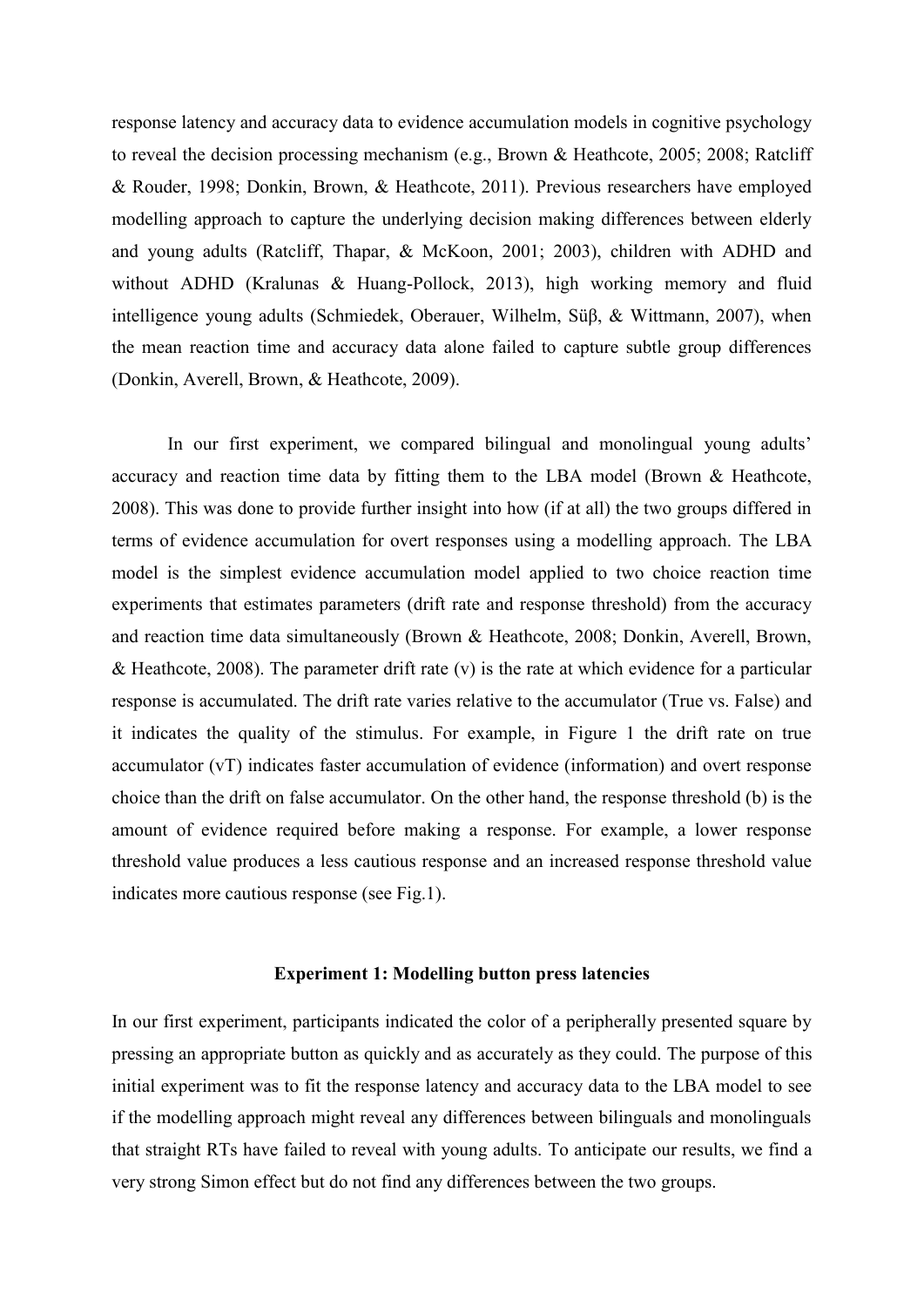#### **Method**

## *Participants*

A total of 40 participants were recruited from the Macquarie University participant pool. All participants completed a Language Experience and Proficiency Questionnaire (LEAP-Q; Marian, Blumenfeld, & Kaushankaya, 2007), and Edinburgh Handedness Inventory (Oldfield, 1971) before participating in the experiment. From this preliminary interview, the participants were assigned to either the bilingual group ( $N=20$ , mean age = 20.65 years, SD = 3.5; 15 females) or the monolingual group (N=20, mean age  $= 21.20$  years, SD  $= 4.78$ ; 14 females). For each of the languages they mentioned in the questionnaire, participants specified their age of acquisition, amount of language usage on daily basis, and proficiency rating in speaking, listening, and reading (on a 10-point rating scale from  $0 = None$  to  $10 =$ *Perfect*).

The demographic information of bilinguals and monolinguals are reported in Table 1. The two groups were matched in terms of age, years of formal education, handedness, nonverbal intelligence, video game playing, and parental education level. The handedness of participants was established using an Edinburgh Handedness Inventory (Oldfield, 1971) questionnaire. The average cumulative scores were calculated for each participant and only participants scoring above 40 were included for the study (right handed). In order to match for non-verbal intelligence across the groups, participants completed a shortened version of Raven's Advanced Progressive Matrices Set I (Raven, Raven, & Court, 1998). One point was given for each correct answer, with a maximum total of 12. Parental education level, determined as the average of the two parent's highest education level on a five-point scale (1= *did not graduate from high school*; 5=*earned a graduate or professional degree*) provided further information about socioeconomic background.

The bilingual speakers were heterogeneous language sample with a variety of other languages including Chinese  $(n=9)$ , Hindi  $(n=3)$ , Bengali  $(n=2)$ , Arabic  $(n=2)$ , and one speaker each of Serbian, Armenian, Sinhalese and Tagalog. Bilingual participants had been exposed to both English and their other language before the age of six, started actively using second language from the mean age of 4.84 years and 8 participants had immigrated to Australia (average years of stay: 5.12 years). None of the participants were left handed, had a history of speech, language, hearing deficits or any other neurological deficits. Ethical approval was obtained from the Macquarie University Human Research Ethics Committee.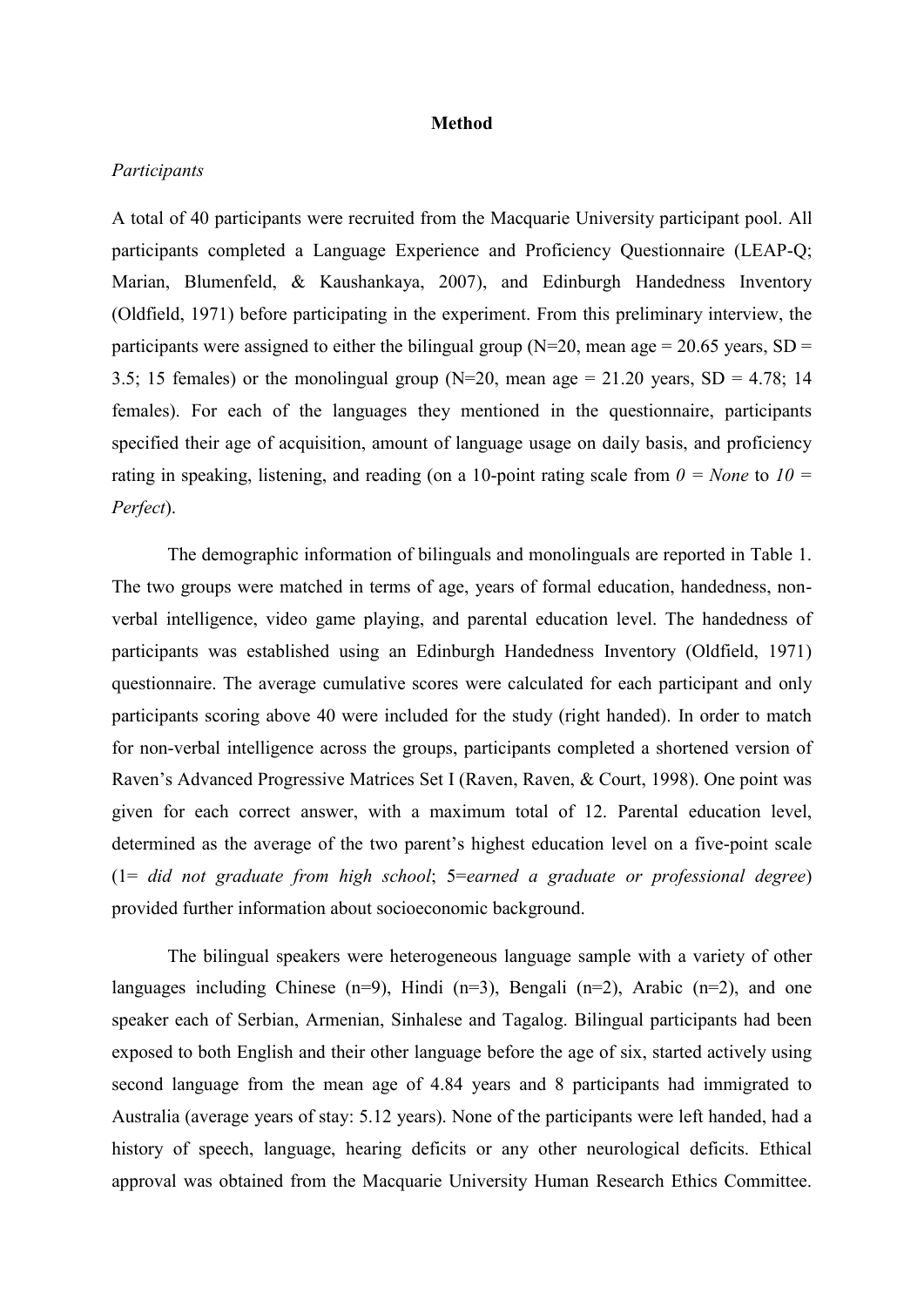Informed consent was obtained from participants at the beginning of the testing session and they were compensated financially or with course credit at the end of the each session.

## *Test Materials*

Participants completed the general background questionnaire, Raven's Advanced Progressive Matrices Set 1 (Ravens et al., 1998), and the Simon task. In the general background questionnaire, they filled out their education history, parental education, history of computer usage, personal and family language history. Participants then completed the button press and reach-to-touch versions of Simon task in two different sessions. This was counterbalanced across participants in each group. In each session, they were seated at a viewing distance of about 90cm from the 23″ LED monitor (with 1920 x 1080 x 32 pixels at 120Hz) in a dimly lit room. Presentation<sup>®</sup> software from Neurobehavioral Systems (version 16.1) was used to deliver the stimulus. The stimuli consisted of red and green color squares of 50 mm sq. presented at  $3<sup>0</sup>$  from the central fixation point in one of four locations on monitor (left, right, up, down). Participants were instructed to respond to the color of the target stimulus, irrespective of its location.

There were three different trial types (congruent trial, incongruent trial and neutral trial). The combination of target location and the corresponding response decided the type of trial. In congruent trial type (25% of the trials), the target was presented on the same side of the screen as its associated response key (e.g., red color square, presented on the left side of the fixation, requiring left button press response/reaching towards left response panel); whereas in the incongruent trial type (25% of the trials), stimulus location and its associated response key were on the opposite sides (e.g., red color square presented on right side of the fixation, requiring left button press response/reaching towards left response panel). In neutral trial type (50% of the trials), the stimulus location did not correspond to any response key (e.g., red color square, presented on either top/bottom side of the fixation, requiring left button press response/reaching towards left response panel).

## *Procedure*

In button press version of the Simon task, half of the participants within each group were instructed to press the left button with the left index finger when they saw a red square and the right button with the right index finger when they saw a green square. The opposite response mapping was given to the remaining participants. Each trial began with a fixation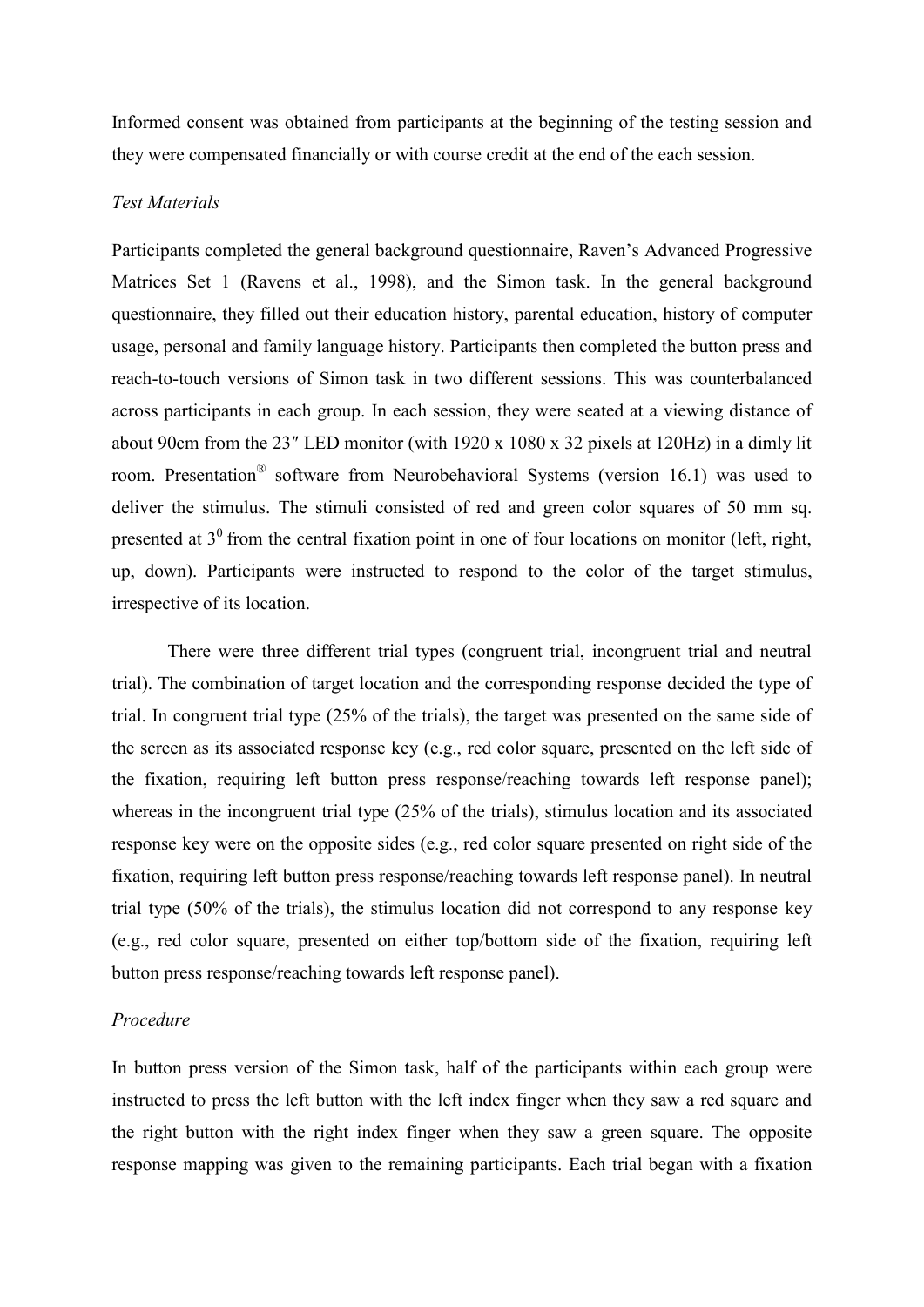cross for 500ms followed by three beeps at 500ms, 900ms, and 1200ms and the participants were asked to respond as quickly as they could following the third beep. The target stimulus appeared for 300ms in one of the four locations (left, right, up, down). The experiment began with a block of practice trials (n=40) followed by ten blocks of experimental trials (n=400). The entire task lasted approximately for 45min.

### *Results*

The dependent measures were mean accuracy rate (%) and mean reaction time (ms). To test our hypothesis, we performed 3 x 2 ANOVA on accuracy (Table 2) and reaction time (Table 3) separately, with trial type (congruent, incongruent and neutral) as a within-participant factor and group (bilingual and monolingual) as a between participant factor.

*Accuracy (%).* The ANOVA analysis revealed a significant main effect of trial type, *F* (2, 76)  $= 43.91, p \le 0.001, \eta_p^2 = 0.32$ . Further, we carried out pairwise t-tests with Bonferroni correction in order to investigate the main effect of trial type. The results revealed that participants were more accurate on congruent trials ( $M = 96.63$ ,  $SD = 2.97$ ) than neutral trials  $(M = 95.10, SD = 3.38; t = 2.68, p < 0.05)$  and incongruent trials  $(M = 88.30, SD = 8.02; t = 1.02)$ 6.81,  $p < 0.001$ ). And also participants' responses were more accurate on neutral trials than incongruent trials ( $t = 7.16$ ,  $p < 0.001$ ). There was no significant main effect of group,  $F(1)$ , 38) = 1.12,  $p = 0.29$ ,  $y_p^2 = 0.01$ ; nor interaction between group and trial type,  $F(2, 76) = 1.51$ ,  $p = 0.22$ ,  $\eta_p^2 = 0.01$ , indicating no difference between bilinguals and monolinguals.

*Reaction time (ms).* Trials in which responses were too fast (less than 100ms) or too slow (greater than 1000ms) were excluded from analyses (resulting in 7.03% of the trials removed) (Proctor, Yamaguchi, & Vu, 2007). The ANOVA results revealed a significant main effect of trial type, *F* (2, 76) = 169.8,  $p < 0.001$ ,  $\eta_p^2 = 0.06$ . Pairwise comparisons with Bonferroni corrected *p* values demonstrated that the participants were significantly faster on congruent trials ( $M = 503.23$ ms,  $SD = 112.53$ ) than neutral trials ( $M = 523.54$ ms,  $SD = 106.12$ ;  $t = 9.17$ , *p* < 0.001) and incongruent trials (*M* = 550.71ms, *SD* = 110.04; *t* = 16.59, *p* < 0.001). Further, the reaction time was also faster on neutral trials than incongruent trials ( $t = 10.33$ ,  $p <$ 0.001). There was no significant main effect of group,  $F(1, 38) = 0.006$ ,  $p = 0.93$ ,  $y_p^2 = 0.00$ and no interaction between group and trial type,  $F(2, 76) = 0.991$ ,  $p = 0.37$ ,  $y_p^2 = 0.00$ , suggesting similar performance in bilinguals and monolinguals.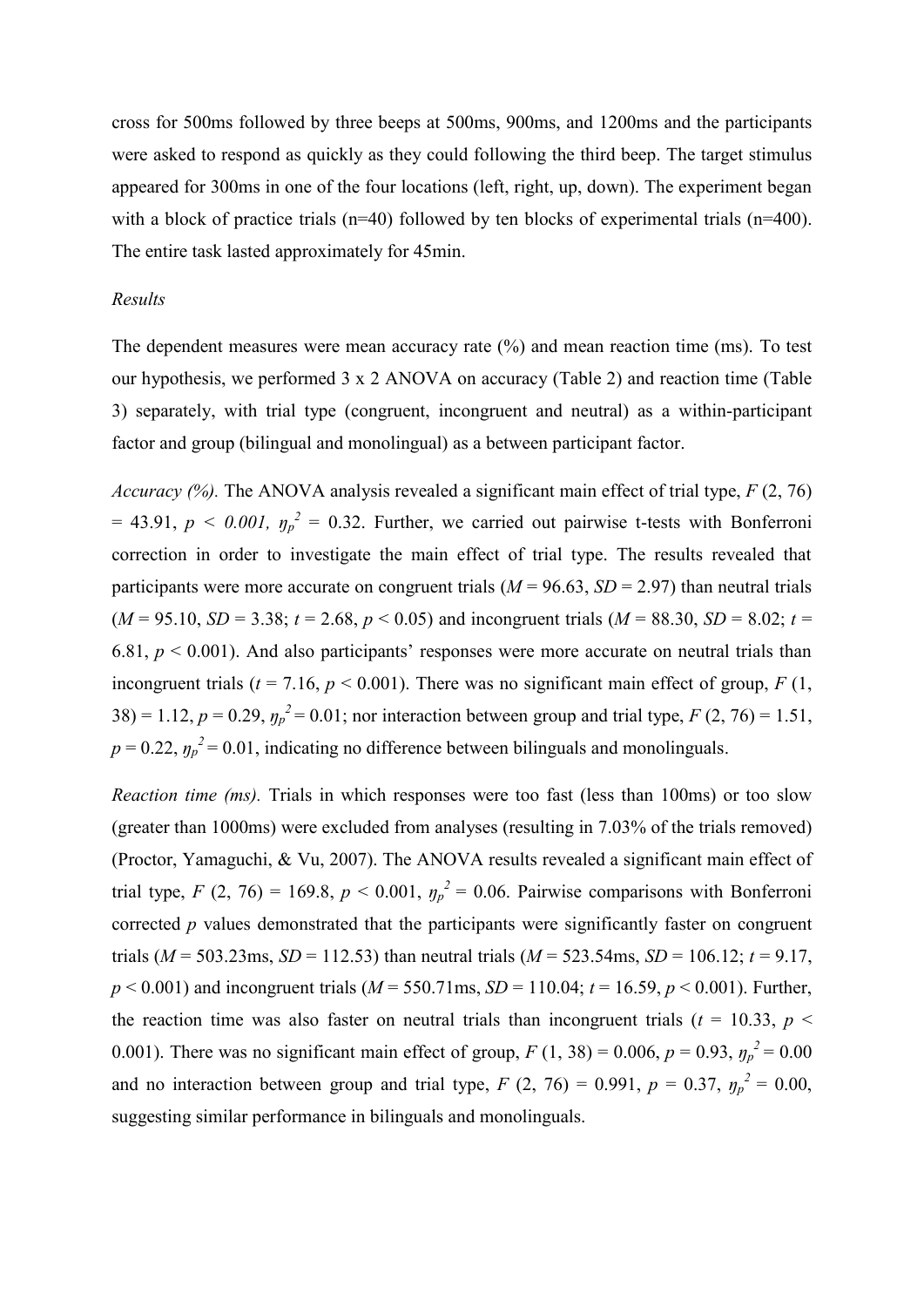Further to test the above null hypothesis in accuracy and reaction time data, Bayes factor analysis was administered using the Bayes Factor (BF) package in R (Morey, Rouder, & Jamil, 2014). Bayes factor is a comparison of how well the two hypotheses (null vs. alternative) predict the data with the relative evidence. For accuracy rate we obtained a BF value of 8.1 for no group and trial type interaction, suggesting positive evidence in favour of the null hypothesis (0.123). For mean correct RT and standard deviation correct RT, we obtained a BF value of 36.5 and 58.9 respectively for no group and trial type interaction, providing strong evidence in favour of the null hypothesis (0.027 & 0.016 respectively).

*Linear Ballistic Accumulator (LBA) model.* The dependent measures obtained from LBA model (Brown & Heathcote, 2008) are drift rate and response threshold. For drift rate, we performed 3 x 2 x 2 ANOVA with trial type (congruent, incongruent, neutral) and accumulator (true, false) as a within participant factors and group (bilingual, monolingual) as a between participant factor. The results indicated a main effect of trial type,  $F(2, 76) = 5.88$ ,  $p \le 0.005$ , suggesting larger drift rate on congruent trials relative to neutral trials and incompatible trials. The main effect of accumulator,  $F(1, 38) = 99.57$ ,  $p < 0.001$  was significant suggesting larger drift rate for true accumulator than the false accumulator. There was also a significant interaction between trial type and accumulator,  $F(2, 76) = 3.79$ ,  $p <$ 0.05, indicating larger drift rate for true accumulator relative to false accumulator across all trial types. Interestingly, the significant main effect of group,  $F(1, 38) = 5.33$ ,  $p < 0.05$ indicated that the bilinguals had overall larger drift rate than the monolinguals. This evidence suggests that bilinguals had a faster evidence accumulation for a corresponding response choice than the monolinguals. There was also a marginal interaction between group and accumulator,  $F(1, 38) = 3.95$ ,  $p = 0.053$ . The interaction between group and accumulator revealed a lower drift rate for monolinguals than bilinguals, particularly for the false accumulator (monolinguals=-2.018; bilinguals=-0.403) and; also slightly less for the true accumulator (monolinguals=1.66; bilinguals=2.46). This suggests that the monolinguals received relatively less evidence for decision processing in both false and true accumulator than bilinguals. No other interactions were significant for drift rate (*F*s < 0.36). On the other hand, for response threshold, we performed 3 x 2 x 2 ANOVA, with response location (left, right) and stimulus location (left, right, neutral) as a within participant factors and group (bilingual, monolingual) as a between participant factor. The results revealed no significant main effect for response location,  $F(1, 38) = 0.064$ ,  $p = 0.80$ , stimulus location,  $F(2, 76) =$ 0.621,  $p = 0.53$ , and group,  $F(1, 38) = 0.172$ ,  $p = 0.68$ . However, there was a significant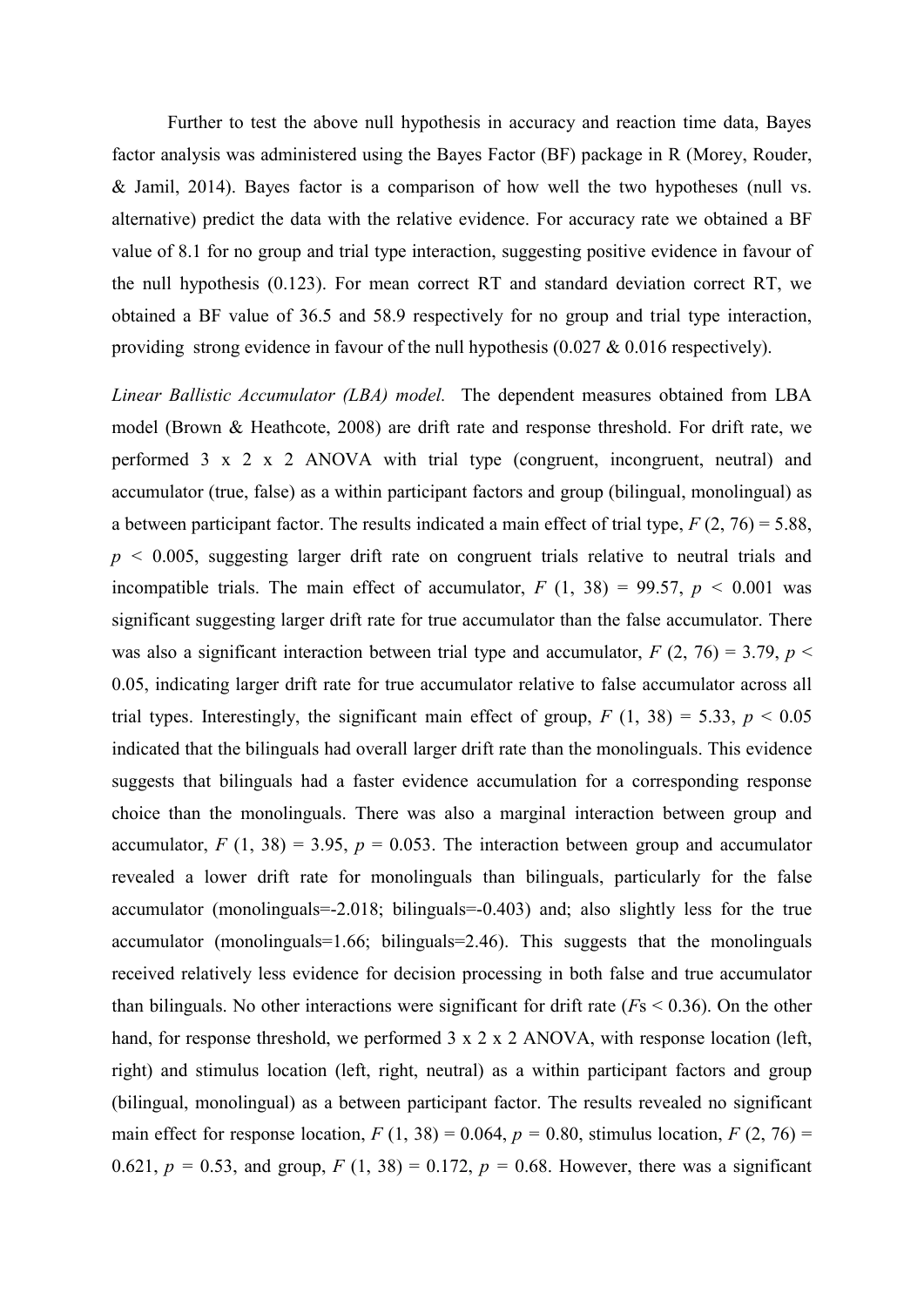interaction between stimulus location and response location,  $F(2, 76) = 16.51$ ,  $p < 0.001$ . No other interactions were significant (*F*s < 1.75). On further analysis, the results revealed a lower response threshold for left response location compared to that of right response location for left visual field stimulus and; in contrast, the response threshold was lower for right response location relative to left response location for right visual field stimulus. This suggests that participants were less cautious to select the response when the stimulus location and response location were on the same side, than when they are on the opposite sides. No other comparisons were significant (*p*s >0.05).

In the button press paradigm, the results do not provide evidence for a bilingual advantage in terms of accuracy, and reaction time data. The results are consistent with the bilingual advantage literature in young adults, in which they reported no evidence for a bilingual advantage in the Simon task (Bialystok, Martin, & Viswanathan, 2005; Bialystok, et al., 2005; Bialystok, 2006; Salvatierra & Rosselli, 2010; Kousaie & Phillips, 2012; Gathercole, Thomas, Kennedy et al., 2014; Paap, Johnson, & Sawi, 2014). In contrast, for LBA model parameter estimates, in specific for drift rate, the results revealed larger drift rate for bilinguals suggesting faster decision processing relative to monolinguals. Thus, to pursue the possibility of a bilingual advantage further, we turned in Experiment 2 to the 'reach-totouch' paradigm (Quek & Finkbeiner, 2013; 2014; Finkbeiner, Coltheart, & Coltheart, 2014; Ocampo & Finkbeiner, 2013; Finkbeiner & Heathcote, submitted). The goal of this next experiment was to investigate the time course of response activation along the direct and indirect stimulus-to-response routes in bilingual and monolingual young adults with the aim of better understanding how task-relevant and task-irrelevant information becomes activated and/or suppressed in bilingual and monolingual young adults in the Simon task.

## **Experiment 2: Reach-to-touch Paradigm**

While a great deal of work has been done to establish the presence (or absence) of the socalled bilingual advantage in conflict-inducing tasks, and especially in the Simon task, the reason for the bilingual advantage in this particular task has not yet been established. Are bilinguals better at suppressing the task-irrelevant information? If so, this would suggest that bilinguals are better at controlling the response activation from the direct route which arises "automatically" or "involuntarily" from the spatial location information. Or is it that the bilinguals are better (faster?) at processing task-relevant information. This latter possibility would suggest that bilinguals are faster at activating the response activation from the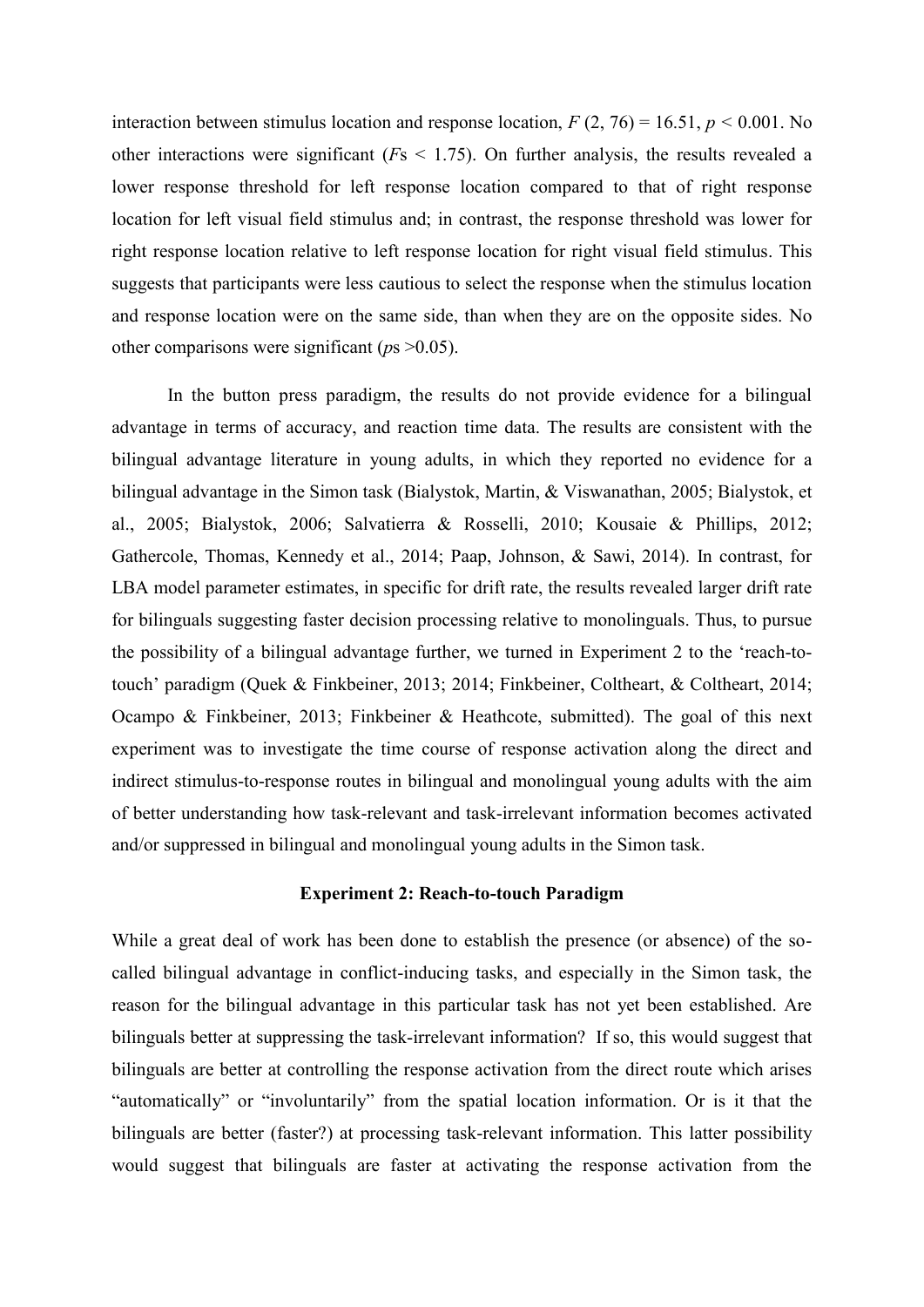cognitive route which is thought to be under the participants' control. In our second experiment we investigated the time course of response activation along these two independent routes in bilingual and monolingual young adults. Since it is difficult to distinguish whether response activation is produced along direct and indirect routes from button press measures (mean RT and accuracy data), a continuous behavioural measure was employed as it is better able to reveal when task-relevant and task-irrelevant information gains control of the overt response (Finkbeiner & Heathcote, submitted). One such continuous behavioural measure which meets these requirements is the 'reach-to-touch' paradigm (Spivey, Grosjean, & Knoblich, 2005; Song & Nakayama, 2009; Quek & Finkbeiner, 2013; 2014; Finkbeiner, Coltheart, & Coltheart, 2014).

In our version of the reach-to-touch paradigm, participants classified the color of the stimulus by reaching out and touching the appropriate response panel, fixed on either side of the computer monitor (Finkbeiner & Heathcote, submitted). An electromagnetic motion capture device was used to track the reaching responses, which allowed us to establish whether their initial movement was in the correct or incorrect direction. This was achieved by calculating x-velocity on each trial (Quek & Finkbeiner, 2013; Finkbeiner, Coltheart, & Coltheart, 2014), which is a signed value where positive values indicate reaching movements in the correct direction and negative values indicate reaching movements in the incorrect direction. Further, we combined the reach-to-touch paradigm with the response-signal procedure, in which participants were instructed to start their reaching movements in synchrony with an imperative go signal (cf. Finkbeiner, Coltheart, & Coltheart, 2014). The target stimulus and go signal were presented in three different stimulus-onset-asynchronies (SOA's): at 0ms, 150ms, and 250ms. In the latter two SOA's, the target stimulus was presented before the go signal. Across the 3 SOAs, we were able to elicit reaching movements across a wide range of stimulus viewing times. We refer to the time between stimulus onset and movement onset as the 'movement initiation time' (MIT). Finally, we analyse the initial x-velocity of each reaching response as a function of MIT. This allows us to determine how much the participant knew about the target stimulus (i.e., color) at the time of movement initiation, which allows us to map out the onset, growth and decay of the Simon effect in stimulus processing time.

Using the reach-to-touch paradigm in the Simon task, Finkbeiner & Heathcote (submitted) demonstrated how to disentangle response activation of the fast direct route from that of the slow cognitive route on incongruent and neutral trials respectively (see Fig. 2). On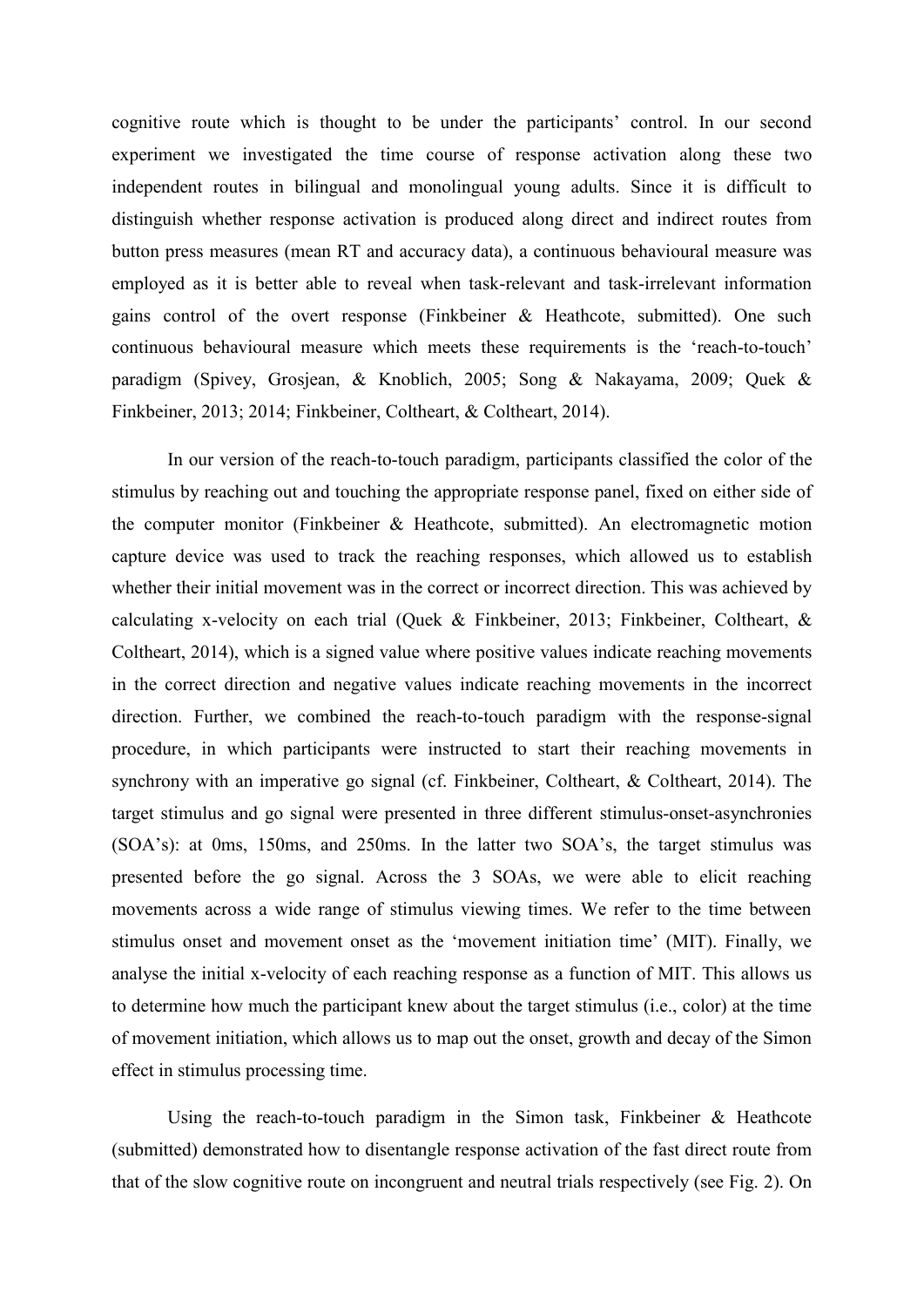incongruent trials, the stimulus location and the response panel were on spatially opposite sides (Fig. 2A) and their findings showed that the stimulus location automatically elicited reaching movements in the incorrect direction (but only in movements with the earliest MITs). More specifically, for incongruent trials they found that the initial direction of movements initiated 100 ms following target onset were reliably incorrect (initial x-velocity was reliably negative). On neutral trials, the influence of stimulus location information was eliminated by presenting stimuli on the vertical axis (above and below central fixation) (Fig. 2B). In this condition, they demonstrated that the stimulus color information elicited reaching movements in the correct direction (but only in movements with the later MITs). In particular, for neutral trials they reported that the initial direction of movements initiated 240 ms following target onset were reliably correct (initial x-velocity was reliably positive). Thus, supporting dual-route claims, Finkbeiner & Heathcote (submitted) were able to differentiate the early emergence of response activation along the direct route for task-irrelevant stimulus information (i.e., location processing) from the later emergence of response activation on cognitive route for task-relevant stimulus information (i.e., color processing). In our second experiment we employed the same version of the 'reach-to-touch' paradigm to investigate possible differences between monolinguals and bilinguals in the time course of response activation from direct and indirect routes.

#### **Method**

Participants and test materials section were identical to those used in Experiment 1.

## *Procedure*

In this version of the Simon task, participants were asked to reach out and touch the left response panel for red targets and the right response panel for green targets (or vice versa depending on the counterbalanced lists). The reaching movements for each trial were recorded using an electromagnetic motion capture system Polhemus Liberty (at 240Hz) from the sensor (weight: 3.69 grams) taped to the right index finger. Participants commenced each trial sequence by moving their right index finger to the "start position" located at the middle edge of the desk of width 140cm. The experiment began with two blocks of practice trials (n=80), and followed by eight blocks of experimental trials (n=320). In each trial, a central fixation cross was presented on screen for 500ms, followed by three beeps presented through headphones (Sennheiser, HD 280 Pro). The target color square was presented for 300ms in any one of the four locations (see Fig. 2). The final third beep served as imperative go signal,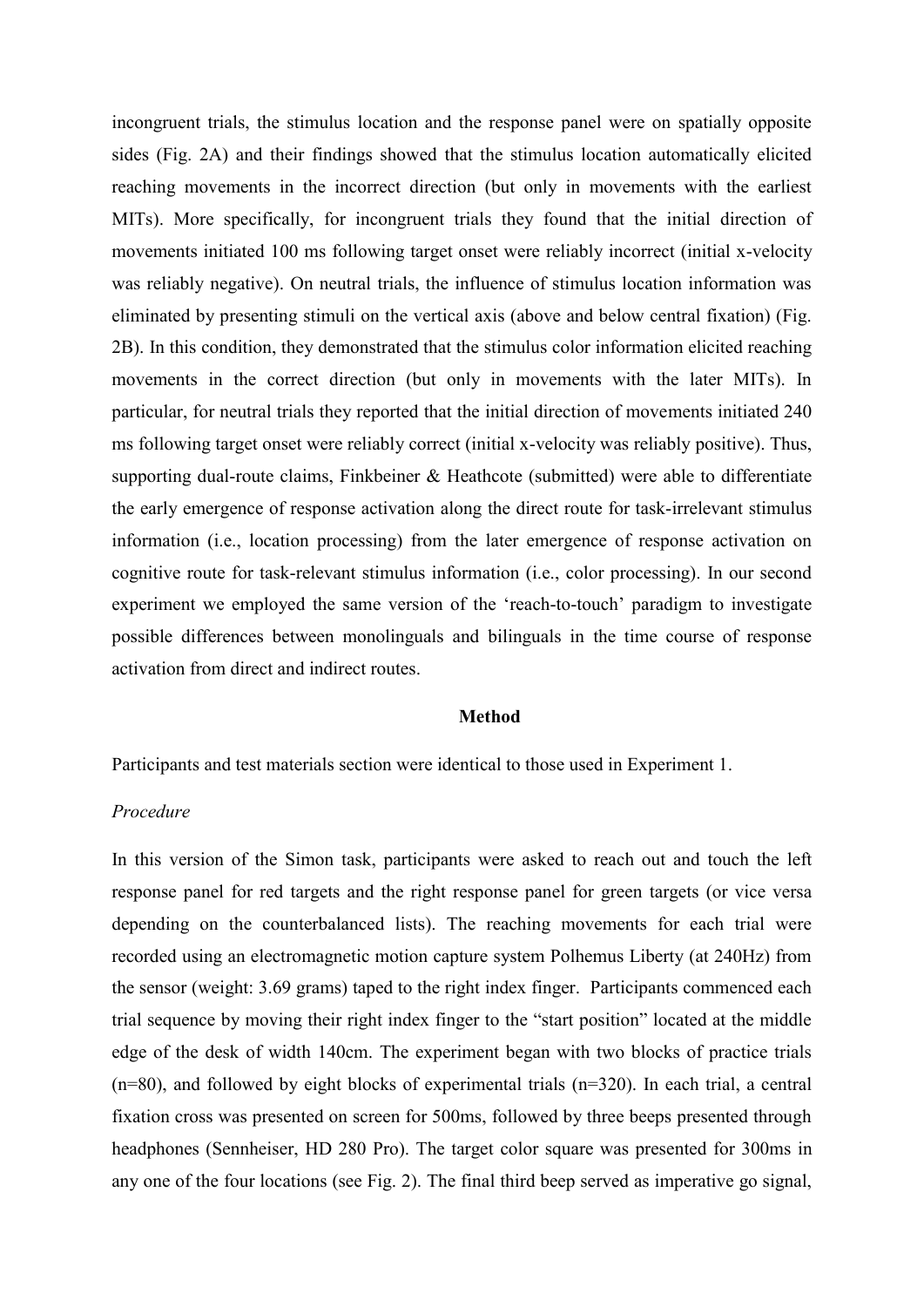for which the participants were instructed to initiate their reaching movement. The auditory go signal and target stimulus were presented at three different SOAs: at 0ms SOA comprising 40% of the trials (target and go signal appeared simultaneously); at 150ms SOA comprising 40% of the trials (target appeared 150ms before the go signal) and at 250ms SOA (target appeared 250ms before the go signal). The purpose of using 3 different target-to-go signal SOAs was simply to elicit a wide range of movement initiation times (MITs), which is central to the analyses that we describe below.

On each trial, participants were required to initiate their responses within a 300ms response time window that opened 100ms before the go signal and closed 200ms after the go signal. However, if participants failed to initiate their movement within this response window (~450ms) the trial was terminated with a buzz and visual feedback was presented on screen (e.g. "Too Early!" or "Too Late!"). The reaching responses that were initiated before target onset were used to establish baseline information processing when no target information was presented. This is further supported in the data suggesting that the responses were on an average down the centre (see Figure 4) in the first MIT quantile, indicating that they were neither in the correct direction nor in the incorrect direction. Thus, the 'reach-to-touch' paradigm coupled with response signal procedure allowed us to track the reaching responses across a range of target viewing times, from ~100ms before target onset (at 0ms SOA) to ~450ms after target onset (at 250ms SOA). Further, participants were required to maintain a continuous forward reaching movement over the first ~250ms of response initiation and, if failed to maintain this criteria the trials were terminated with a buzz and visual feedback.

## *Data analysis*

Practice trials in the initial two blocks were discarded from analysis as were trials in which participants failed to initiate their reaching movement within the response window. To track the time course of reaching responses as a function of stimulus viewing time in the Simon task, we followed similar protocol as described by Finkbeiner and colleagues to analyse reaching trajectories (see Finkbeiner et al., 2014; Finkbeiner & Heathcote, submitted). On each trial, first the x-velocity was calculated by filtering the position data with a two-way low pass Butterworth filter at 7Hz, and we calculated the derivatives (i.e., velocity and acceleration) through numerical differentiation. Then the movement onset and movement offset were measured by the tangential velocity profile, such that movement onset was defined as the first of 20 consecutive samples that exceeded 10cm/s, and movement offset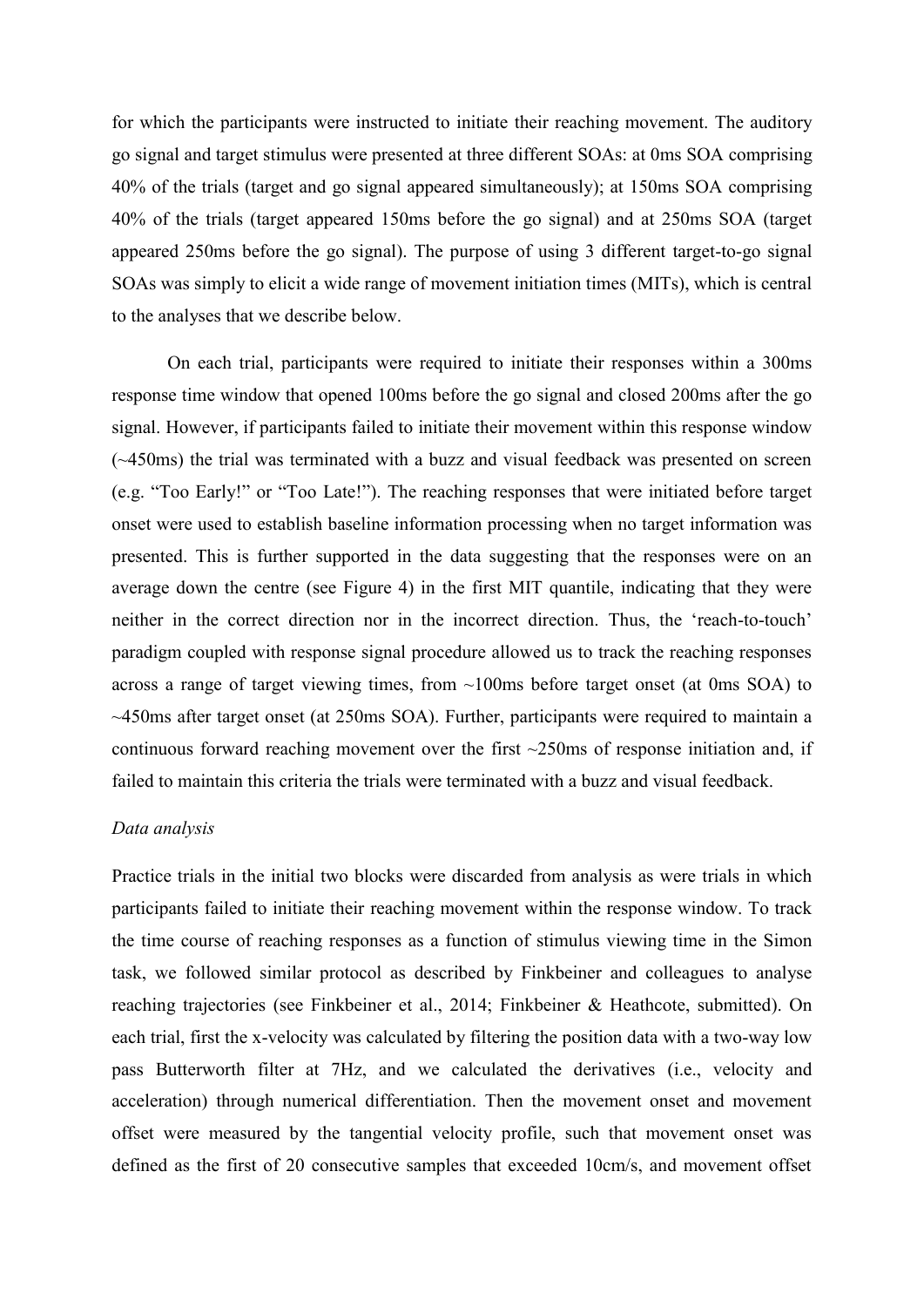was defined as the first of 20 consecutive samples that occurred after peak tangential velocity and that fell below 10cm/s. Further, to examine the effect of MITs on x-velocity, we ran a modified version of orthogonal polynomial trend analysis (OPTA; Woestenburg, Verbaten, Van Hees, & Slangen, 1983; Karayanidis, Provost, Brown, Paton, & Heathcote, 2011) on xvelocity profiles. In this analysis, each trial was ranked according to the MIT latency and then the MIT ranks were included as a covariate in a polynomial regression model of participants' x-velocity profiles (for a detailed description of this analysis, see Finkbeiner et al., 2014; Quek & Finkbeiner, 2013; 2014). The regression coefficients were then used to generate predicted x-velocity values for each trial, allowing for a very fine grained analysis of changes in the reaching response as a function of target viewing time. Only the initial portion of the reaching trajectory i.e., 150ms was analysed to note the time course of experimental effects across trials. This in turn helps to capture the amount of information accumulated about the target stimulus at the time of movement initiation. We refer to this dependent measure as initial x-velocity. For statistical analysis, we computed the initial x-velocity by averaging across the first 150ms of the predicted x-velocity profiles and then entered these mean values into a linear mixed effect model (LMM; Bates, 2005), with subject as a random effect and MIT percentile as a fixed effect. As mentioned earlier, the movement initiation times obtained across the three different SOA's were rank ordered and then grouped into 20 quantiles of equal proportion such that the  $1<sup>st</sup>$  quantile consisted of the trials with the fastest MITs and the  $2<sup>nd</sup>$  quantile consisted of second fastest MITs and so on. The distribution of movement initiation times (MITs) is depicted in Figure 3A. This broad distribution of MITs is important as it allows us to examine the evolution of correct (and incorrect) responses across the first few hundred milliseconds of stimulus processing time. Figure 3B illustrates the mean predicted x-velocity profiles across 20 MIT quantiles on incongruent trials for bilinguals and monolinguals. As this figure makes clear, the longer the participants waited to begin their reaching movements, the better they knew how to respond as indicated by their reaching peak x-velocity in the correct direction more quickly.

#### Statistical analyses

The data was analysed with a linear mixed-effect model (LMM) (Bates, 2005; Baayen, Davidson, & Bates, 2008) implemented in R with the lmer4 package (Bates, Maechler, & Bolker, 2012). This analysis allowed us to simultaneously consider both fixed and random effects in detail and evaluate the contribution of each term to the model by comparing that model with one that excluded the effect under inspection. In each case, the test values (AIC,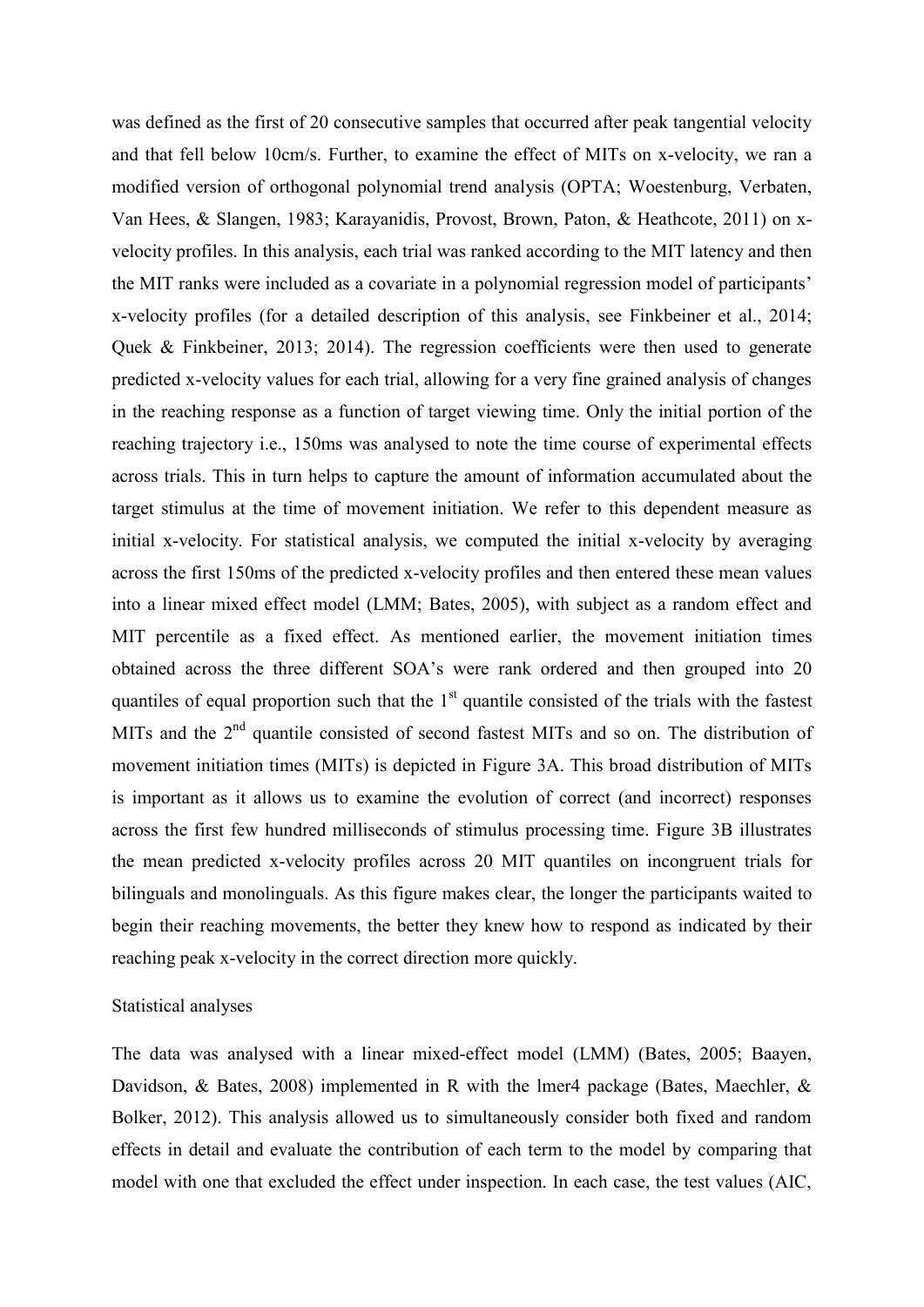BIC, log likelihood) were used to indicate which model should be preferred. These values provided a measure of goodness-of-fit, penalising them for the number of free parameters to prevent over-fitting. Our incremental model comparison procedure resulted in a model that included Subject as a random effect, together with fixed effects trial type (congruent, incongruent, neutral), and group (monolingual, bilingual) for accuracy data and including MIT quantile (1 to 20) for reaching data. We further report coefficients (b), standard errors (SE), and t-values for the resulting model selected. As is typical in LMM analyses, we have taken a co-efficient magnitude of at least twice its standard error (i.e.  $|t|>2$ ) as our criterion for significance (Baayen, Davidson, & Bates, 2008). The coefficients for the trial type and group factor used the congruent trial and bilingual group as a baseline respectively, so that the negative values indicate smaller x-velocities relative to the congruent trial and bilingual group in reaching data.

#### *Results*

The dependent measures in this paradigm were accuracy (%) and initial x-velocity by Movement Initiation Time (ms).

*Accuracy.* The accuracy rates were very high in all the three trial types, which is presumed to be due to the relatively long duration of the reaching response, which provides participants an opportunity to recognize and correct mistakes they may have made at the beginning of their movement. The LMM analysis revealed a significant main effect of trial type, indicating higher accuracy rates on congruent trials ( $M = 99.84$ ,  $SD = 0.58$ ) relative to incongruent trials  $(M = 99.27, SD = 1.48)$ ,  $b = -1.7, SE = 0.54, z = -3.15$ . There was no significant difference between congruent and neutral trials  $(M = 99.85, SD = 0.31)$ ,  $b = -0.11, SE = 0.60, z = -0.19$ . In contrast, including group as a factor did not significantly improve the fit of the model, nor did the interaction between trial type and group (*p's*>0.05).

*Initial x-velocity profile.* The results revealed a significant main effect of trial type suggesting higher initial x-velocity on congruent trials relative to neutral trials ( $b = -5.19$ ,  $SE = 0.39$ ,  $t =$ -13.25) and incongruent trials ( $b = -14.67$ ,  $SE = 0.45$ ,  $t = -32.32$ ). There was no significant main effect of group,  $\gamma(1) = 0.85$ ,  $p=0.35$ . Further, there was also a significant increase in xvelocity across MIT quantiles ( $b = 928.67$ ,  $SE = 35.24$ ,  $t = 26.35$ ). In addition to these main effects, there was an interaction between MIT quantile and trial type, which suggests higher x-velocity on compatible trials across MIT quantiles relative to neutral trials ( $b = -125.75$ , SE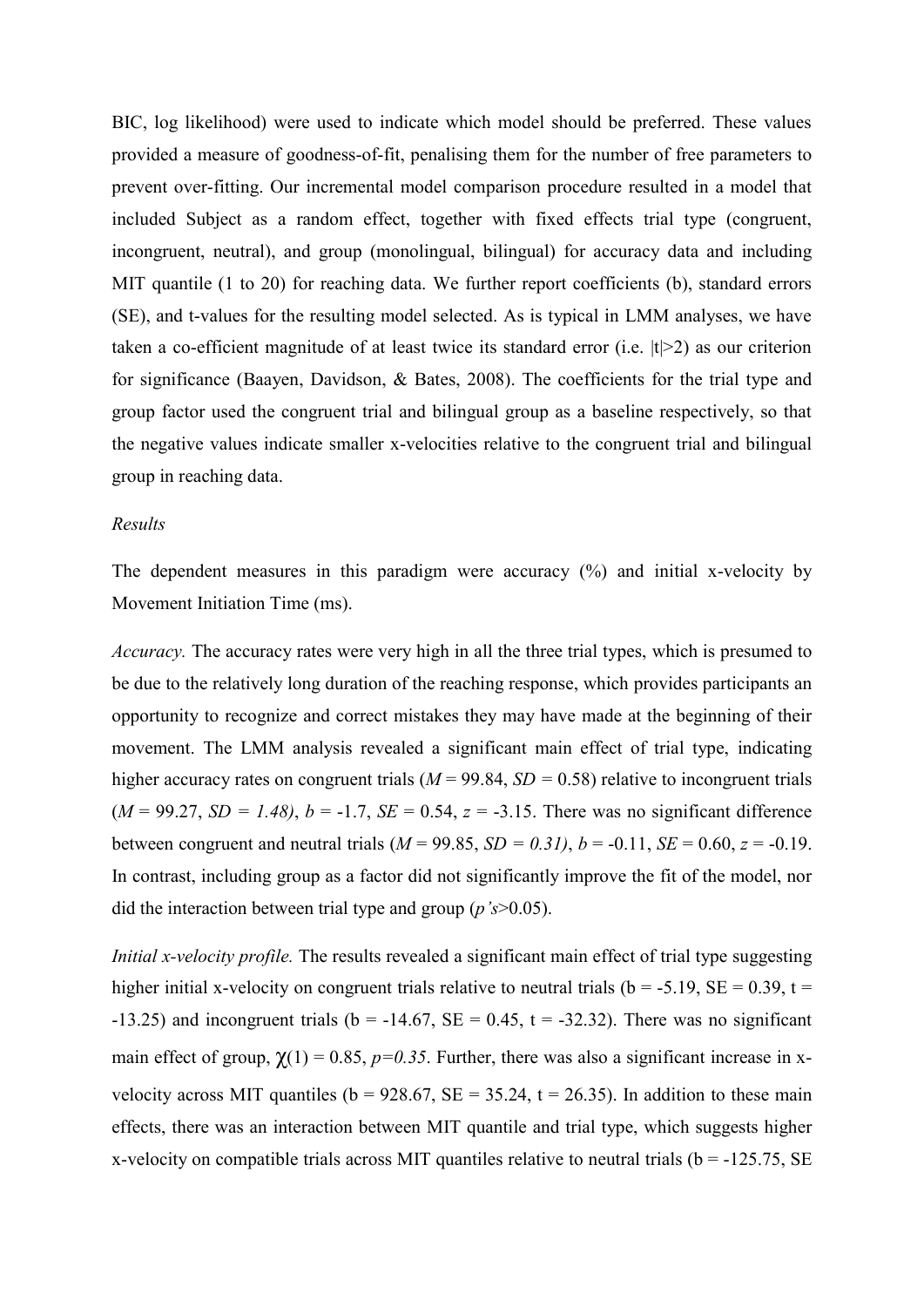$= 43.31$ , t = -2.90) and incongruent trials (b = -702.57, SE = 50.19, t = -14). Interestingly, there was also an interaction between trial type and group, which suggests lower x-velocity for neutral trials (b = -4.66, SE = 0.55, t = -8.37) and incongruent trials (b = -10.17, SE = 0.64,  $t = -15.76$ ) relative to compatible trials for monolinguals than bilinguals. The interaction between group and MIT quantile indicates that the x-velocity was lower for bilinguals relative to monolinguals across MIT quantiles ( $b = 297.66$ ,  $SE = 50.31$ ,  $t = 5.92$ ). There was, however, a significant three-way interaction between MIT quantile, trial type and group on incongruent trials (b = -221.65, SE = 71.39, t = -3.10) and neutral trials (b = -134.13, SE = 61.69,  $t = -2.17$ ).

To further examine the nature of the three-way interaction, we analysed each group separately using LMM as described earlier. Table 4 presents the coefficients, standard errors (SE's) and t-values for bilingual and monolingual groups presented in the final model. As mentioned earlier, the coefficient value twice the size of the SE was taken as significant  $(|t|>2)$ . Across both the groups, the initial x-velocity was significantly higher for congruent trials than the incongruent and neutral trials. There was also a significant increase in initial xvelocity with MIT quantiles in both the groups. Further, an interaction between trial type and MIT quantile suggested that the initial x-velocity significantly changed across quantiles between trial types in both the groups. This two-way interaction is illustrated in Figure 4, the zero intercept on the y-axis indicates a net x-velocity of 0 (cm/sec). The initial x-velocity values greater than *zero* correspond to initial reaching movements in the correct direction; values less than *zero* indicate initial reaching movements in the incorrect direction. The mean MIT in the first MIT quantile is negative, indicating that participants' earliest responses were initiated before the target appeared. The reaching movements initiated within the first  $\sim$ 100ms of stimulus viewing time (i.e., the first five MIT quantiles) were on the zero line. This demonstrates that the initial reaching movements were neither in the correct nor incorrect direction. However, the reaching movements that were initiated after  $\sim100$ ms of stimulus viewing time differ as a function of trial type. On congruent trials, the reaching movements were in the correct direction; in contrast, on incongruent trials, the pattern was bimodal. Initially the reaching movements were in the incorrect direction at earliest stimulus processing stage and then with a further increase in the stimulus viewing time the reaching responses were in the correct direction. On neutral trials the initial x-velocity of movements was not different from zero until after ~240ms of stimulus viewing time. From that time on, the initial x-velocities steadily increased in the correct direction.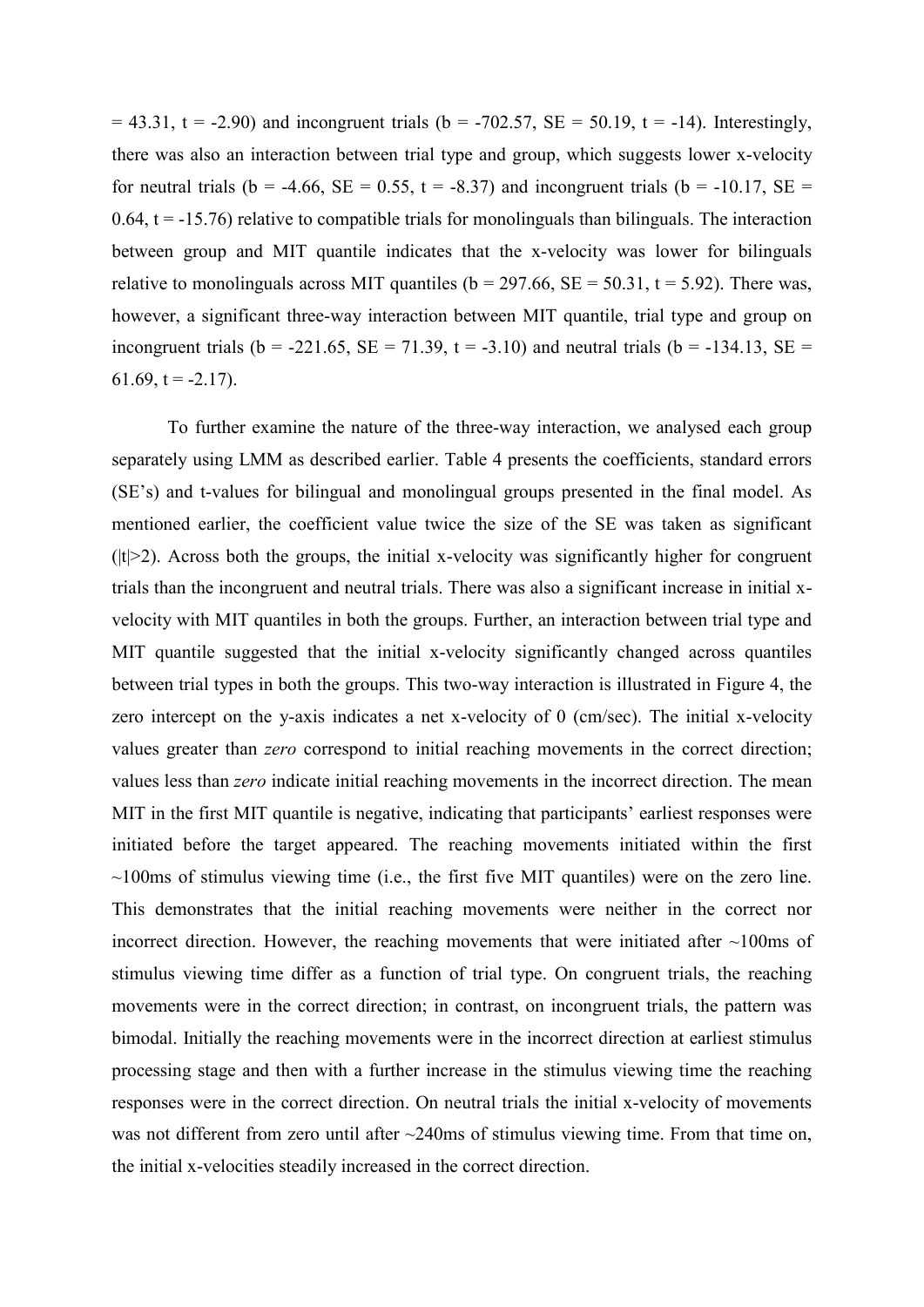*Using pairwise comparisons to look at the time course of the Simon effect in bilinguals and monolinguals*

In our first pairwise comparison, we investigated when in stimulus processing time the difference emerged between congruent and incongruent trials i.e., onset of the Simon effect, and when in stimulus processing time the difference resolved i.e., decay of the Simon effect. To test this we contrasted initial x-velocities across congruent and incongruent trials at each of the 20 MIT quantiles using paired t-test with Bonferroni corrected *p* values separately across groups. The results revealed that for bilinguals the difference emerged from the  $6<sup>th</sup>$ MIT quantile at 106ms of stimulus viewing time ( $p < 0.05$ ) and was resolved by the 18<sup>th</sup> quantile at 299ms of stimulus viewing time ( $p = 0.28$ ). This pattern was identical in the monolinguals, where the difference emerged from the  $6<sup>th</sup>$  quantile at 110ms of stimulus viewing time ( $p < 0.01$ ) and resolved by the 18<sup>th</sup> MIT quantile at 289ms of stimulus viewing time ( $p = 0.08$ ). The data suggested similar time window of onset and decay of the Simon effect across bilingual and monolingual young adults.

## *Using pairwise comparisons to look at the time course of the trial type (congruent, neutral, incongruent) in bilinguals and monolinguals*

In our second set of comparisons, we investigated the point in stimulus viewing time when the initial x-velocity profiles of each trial type (congruent, neutral, and incongruent) differed from the zero horizontal line (Fig. 4). To do this, we ran one sample t-tests with Bonferroni corrected *p* values at each of the 20 MIT quantiles across trial type within each language group.

Congruent Trials. On congruent trials (Fig. 4), the initial x-velocities of our bilingual participants were significantly greater than zero for movements that commenced from the  $7<sup>th</sup>$ MIT quantile at 127ms ( $p < 0.05$ ) until the 20<sup>th</sup> MIT quantile at 354ms ( $p < 0.01$ ) and in monolinguals it was from the 8<sup>th</sup> MIT quantile at 153ms ( $p < 0.05$ ) till 20<sup>th</sup> MIT quantile at 340ms. The time points across groups indicates that on congruent trials the bilingual participants produced reliably correct initial movements earlier in time than the monolingual participants (by 26ms).

Neutral Trials. On neutral trials (Fig. 4), the initial x-velocities for the bilingual participants were significantly greater than zero for movements commenced from the 13<sup>th</sup> MIT quantile at 230ms ( $p < 0.05$ ) until the 20<sup>th</sup> MIT quantile at 365ms ( $p < 0.001$ ), whereas for monolingual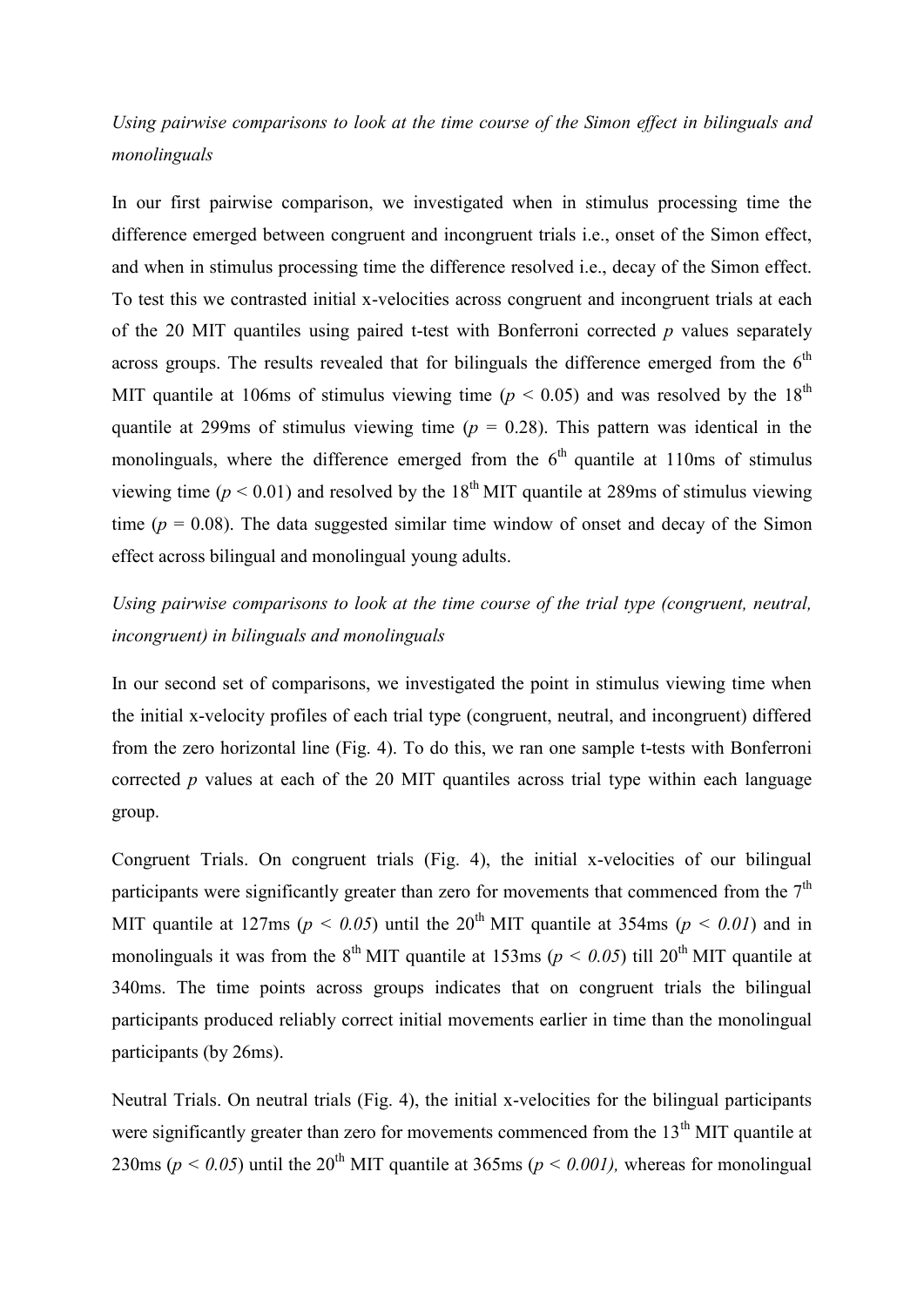group the initial x-velocities were significantly greater than zero for movements that commenced from the 16<sup>th</sup> MIT quantile at 263ms ( $p < 0.05$ ) until 20<sup>th</sup> MIT quantile at 352ms  $(p < 0.001)$ . The data points suggest that on neutral trials, the bilinguals produced reliably correct initial movements earlier in time than the monolinguals (by 33ms).

Incongruent Trials. On incongruent trials, as mentioned earlier the pattern was bimodal, the initial x-velocities were significantly different at two stages along the zero (Fig. 4). First stage, the initial x-velocities were significantly less than zero, at the earliest stimulus processing time (~150ms), indicates the reaching movements in the incorrect direction i.e., towards the wrong response panel. For bilingual group, the initial x-velocities were significantly less than zero for movements that commenced from the  $8<sup>th</sup>$  MIT quantile through to the 11<sup>th</sup> MIT quantile (~151ms through to 198ms;  $p \le 0.05$ ), whereas for the monolingual group, it was from the  $6<sup>th</sup>$  MIT quantile through to the 9<sup>th</sup> MIT quantile (~108ms) through to 168ms;  $p < 0.05$ ). The time course differences between groups at this early stage suggest that the bilingual participants took longer stimulus viewing time to produce initial movements in the incorrect direction relative to monolinguals (by 43ms). Second stage, the initial x-velocities were reliably greater than zero, at the later stimulus processing time (~350ms), illustrates the reaching movements in the correct direction i.e., towards the correct response panel. For the bilingual group, the later stage was not yet observed significantly until the 20<sup>th</sup> MIT quantile at 351ms ( $p = 0.22$ ), whereas for the monolingual group, it was just observed at the 20<sup>th</sup> MIT quantile at 344ms ( $p < 0.05$ ). The data at the later stage indicates that monolinguals' initial x-velocities were reliably above chance in the correct direction relative to bilinguals' initial x-velocities.

This fine grained analysis reveals when in stimulus viewing time the reaching responses were significantly different from zero, and thus helps to distinguish response activation differences from the direct and indirect routes. To summarize, on neutral trials, the time point when the initial x-velocity was significantly greater than zero indicates the response activation from the indirect "cognitive" route for task-relevant information i.e., color processing. The group data shows that the bilinguals are faster to activate task-relevant information compared to monolinguals. Further, on incongruent trials, the time point when the initial x-velocity was reliably below zero in the incorrect direction represents the point in time when the activation of task-irrelevant location information gains control of the response formulation process. The group data shows that bilinguals took longer to activate responses along the direct route than monolinguals. Interestingly, when looking at the time course of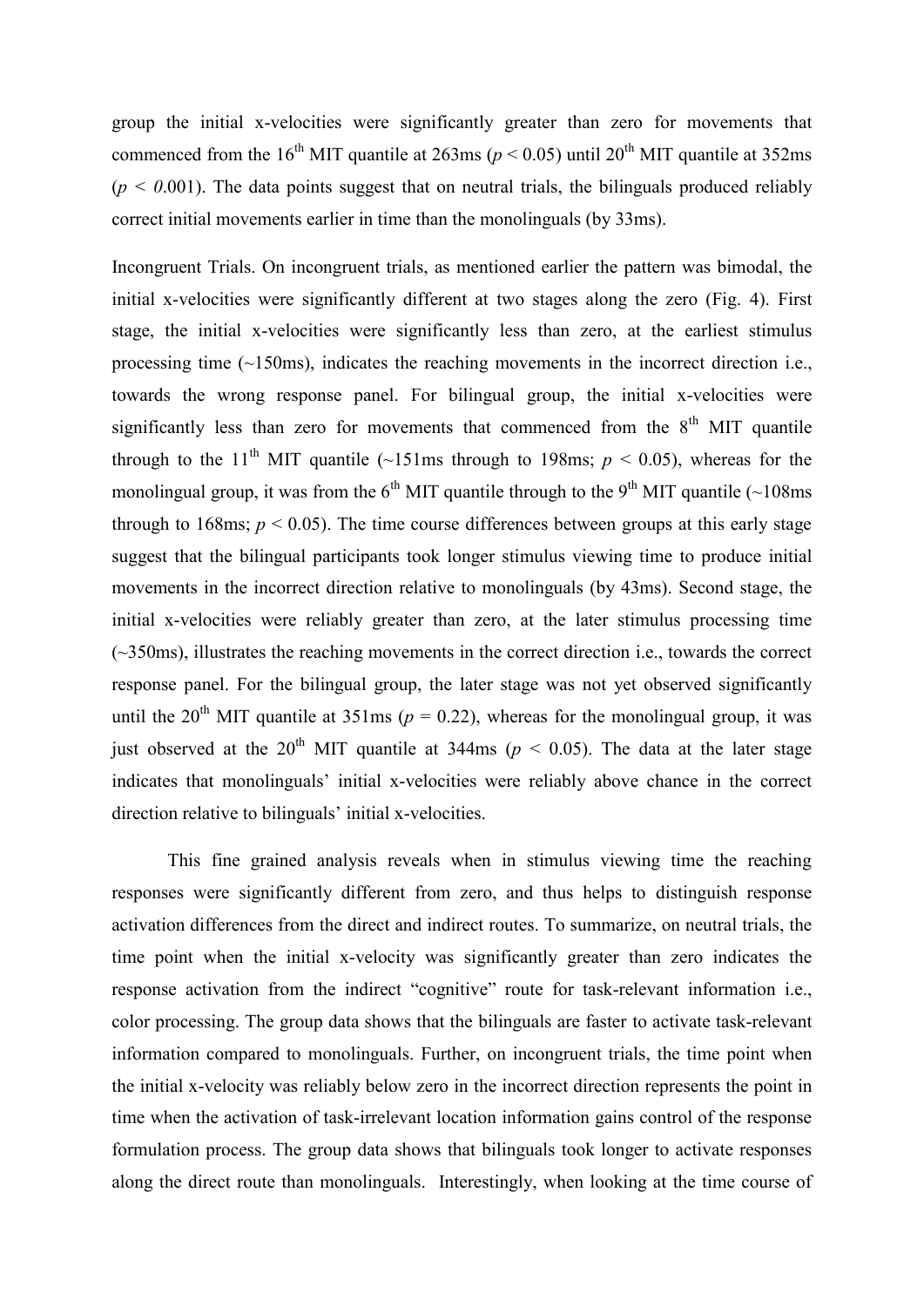the Simon effect itself (through pairwise comparisons of congruent and incongruent trials), there were no differences between groups.

#### **Discussion**

The purpose of the present study was two-fold. First, to investigate the decision processing mechanism (experiment 1) by fitting accuracy and reaction time data to the LBA model (Brown & Heathcote, 2008). Similar to previous studies, the results of button press measures (mean accuracy and mean reaction time) suggested similar performance between bilingual and monolingual young adults (Bialystok, Martin & Viswanathan, 2005; Bialystok, et al., 2005; Bialystok, 2006; Salvatierra & Rosselli, 2010; Kousaie & Phillips, 2012; Gathercole, Thomas, Kennedy et al., 2014; Paap, Johnson & Sawi, 2014). In contrast, the modelling data revealed decision processing differences between language groups in the Simon task. In which bilinguals had larger drift rate suggesting faster evidence accumulation for response execution relative to monolinguals. The second aim was to investigate the effect of bilingualism on the temporal dynamics of cognitive control (experiment 2). In particular, we sought to determine whether the bilinguals are better than monolinguals at controlling the activation of task-irrelevant information along the direct route, or at activating task-relevant information from the indirect route, or both. To investigate this, we combined the 'reach-totouch' paradigm with the response-signal procedure in the Simon task (Finkbeiner & Heathcote, submitted), in which participants reaching responses were initiated across a wide range of stimulus viewing times. This fine grained analysis allowed us to reveal the temporal dynamics of response activation from the direct and cognitive routes in the Simon task. The results of the 'reach-to-touch' paradigm illustrated that the bilinguals suppress task-irrelevant information for a longer period of time and that they activate task-relevant information sooner.

The reaching trajectories across trial types (i.e., congruent, neutral and incongruent) are consistent with the findings reported by Finkbeiner & Heathcote (submitted). On congruent trials, the reaching responses were in the correct direction at earliest stimulus viewing time  $\left(\sim 127 \text{ms}$  for bilinguals;  $\sim 153 \text{ms}$  for monolinguals). These findings are similar to traditional button press measures (reaction time) in the Simon task, in which the reaction time is faster on congruent trials relative to neutral trials and incongruent trials (Simon  $\&$ Rudell, 1967; Acosta & Simon, 1976; Umilta, Rubichi, & Nicoletti, 1999; De Jong et al., 1994; Lu & Proctor, 1995; Wiegand & Wascher, 2005). However, the reaching responses on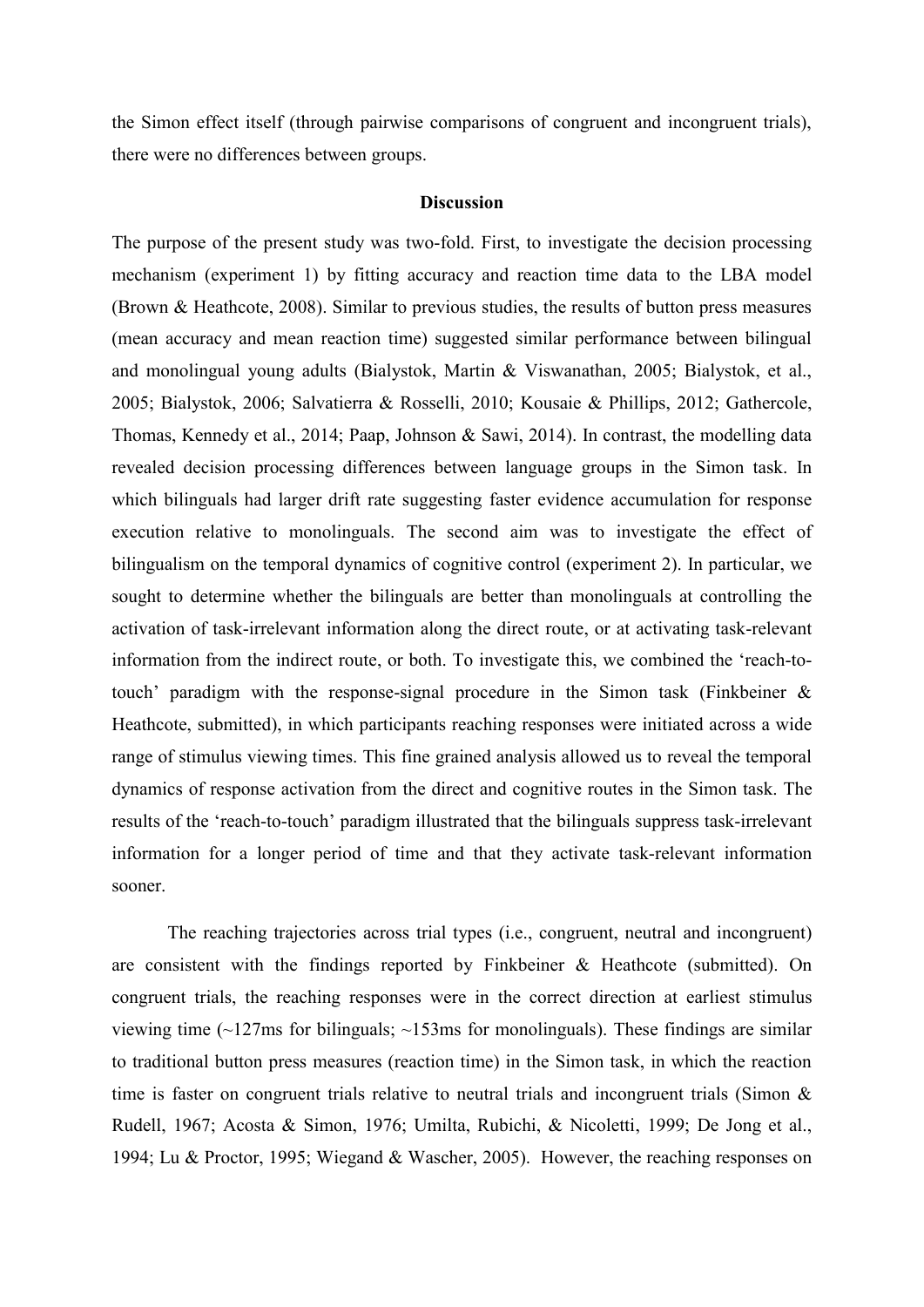these trials are ambiguous with respect to isolating whether response activation stems from the direct route or cognitive route. On incongruent trials the reaching responses were bimodal. First, in the incorrect direction towards wrong response panel at the earliest stimulus viewing time (at  $\sim$ 151ms for bilinguals; at  $\sim$ 108ms for monolinguals) and second, in the correct direction towards the correct response panel at the later stimulus viewing time (no significant difference for bilinguals; at  $\sim$ 344ms for monolinguals). The only information that is driving the reaching responses in the incorrect direction on incongruent trials is the response activation from the task-irrelevant (spatial) information (Buetti & Kerzel, 2009). And, on neutral trials the reaching responses emerged significantly in the correct direction at longer stimulus viewing time (at  $\sim$ 230ms for bilinguals; at  $\sim$ 263ms for monolinguals). The only information that is driving the reaching responses in the correct direction on neutral trials is the response activation purely from the task-relevant (color) information.

These observations are consistent with the dual-route accounts of the Simon effect (De Jong, Liang, & Lauber, 1994; Kornblum et al., 1990; Wiegand & Washer, 2005; Ridderinkhof, 2002), which assumes that the stimulus' location automatically activates its corresponding response along a very fast direct route (e.g., right side stimulus activates righthand response). In the present study, we captured the direct route activation on incongruent trials, in which the reaching responses were in the incorrect direction towards stimulus location at early stimulus viewing times (Buetti & Kerzel, 2008; 2009; Finkbeiner & Heathcote, submitted). And later as the stimulus viewing time increased, the interference of spatial information was resolved completely. In contrast to the direct route which processes stimulus location, the task-relevant (color) information is said to be processed along the slower, cognitive route. Using neutral trials, we were able to observe the time course of response activation along this cognitive route. Because the neutral stimuli were presented along the vertical meridian, the spatial location of these stimuli was orthogonal to the response locations, thereby minimizing location-based interference. Consistent with the dualroute accounts, participants needed to view a neutral stimulus for a longer period of time before they were able to produce a reliably correct initial movement. In the next section, we further focus on the reaching trajectories of incongruent and neutral trials between bilingual and monolingual participants, as they explicitly represent the response activation from the direct and cognitive routes respectively.

Are bilinguals faster at activating task-relevant information from the *cognitive route*? As discussed, the reaching responses on neutral trials represented the response activation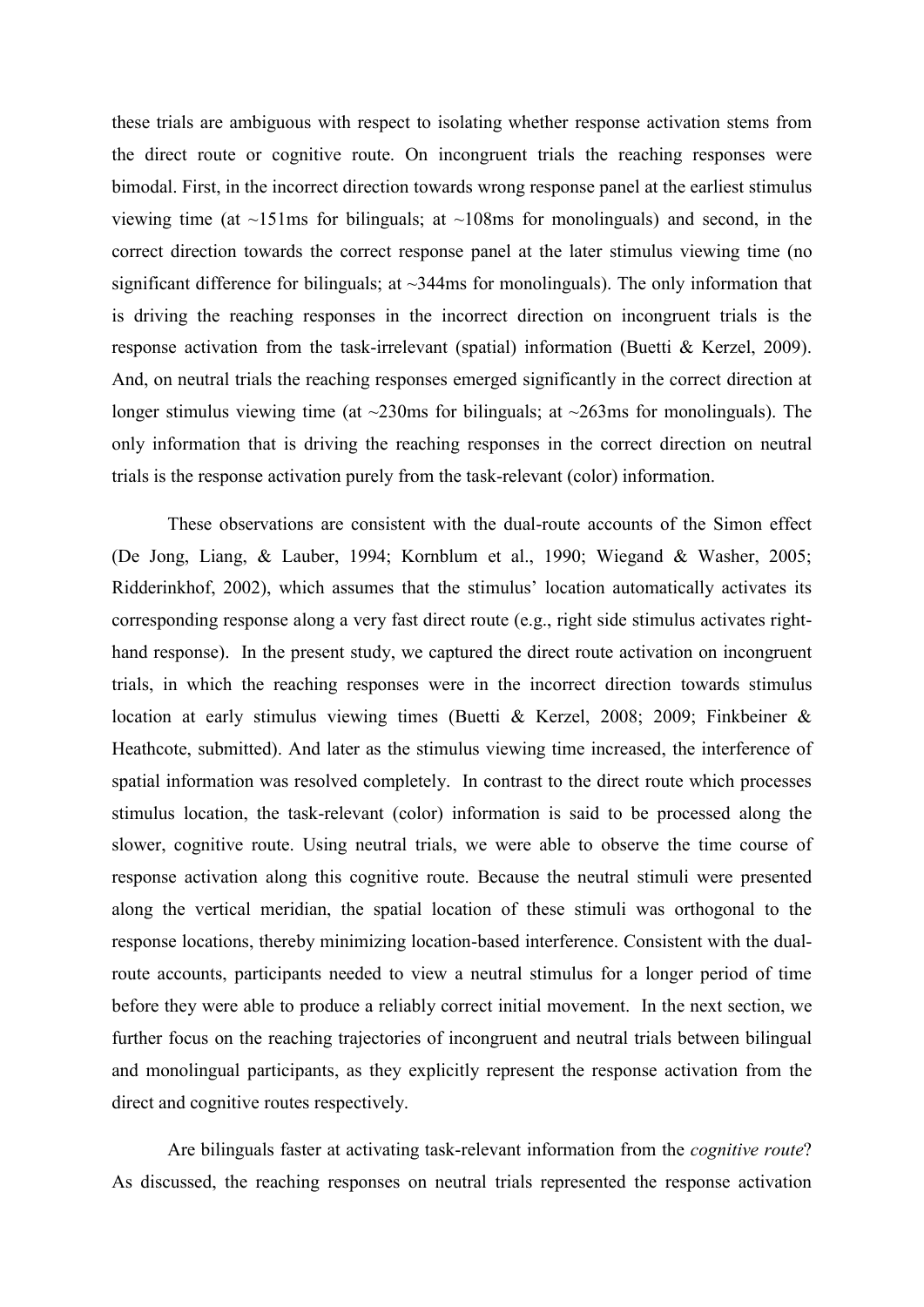from the cognitive route (i.e., controlled route). The results between groups revealed that the bilinguals required shorter stimulus viewing time to plan their reaching responses in the correct direction relative to monolinguals. The faster response execution in bilinguals (by 32ms) suggested earlier response activation from the cognitive route for task-relevant color information. Are bilinguals better at controlling the activation of task-irrelevant information along the *direct route*? As indicated, reaching responses in the incorrect direction on incongruent trials represent the response activation from the direct route (i.e., automatic route). In this condition, the results showed that the bilinguals required longer stimulus viewing time to initiate movements that travelled in the incorrect direction than monolinguals. Thus, the later emergence of task-irrelevant information in bilinguals (by 43ms) may suggest that they are better at controlling the response activation from the automatic route for task-irrelevant spatial information. However, while bilinguals took longer to begin producing initial movements in the incorrect direction at earliest stimulus viewing time, it should be noted that the reaching responses that were initiated at the later stimulus viewing time were never in the correct direction for the time window that we used in this study (~350ms). Thus, while bilinguals appear to be better at resisting capture initially by task-irrelevant information, they require more stimulus viewing time to isolate the taskrelevant information in incompatible stimuli and to formulate an appropriate response.

To our knowledge, none of the previous studies exclusively investigated the time course of response activation from direct and cognitive routes in bilingual and monolingual participants in the Simon task. In this study we reported that monolinguals and bilinguals activated task-relevant and task-irrelevant information along the direct and indirect routes differently. Firstly, bilinguals identified the task-relevant color information at shorter stimulus viewing time relative to monolinguals in the neutral trials which suggested that they are faster at engaging response activation from the cognitive route. Secondly, bilinguals took longer to be captured by the task-irrelevant spatial information in the incongruent condition, which indicated that they adopted a more cautious strategy in our paradigm. One possibility is that bilinguals were better at selectively suppressing activation along the direct route (Ridderinkhof, 2002), which would account for the longer stimulus viewing times relative to monolinguals. But it is difficult to reconcile this possibility with the finding that bilinguals reaching responses were never in the correct direction at later stimulus viewing time on incongruent condition for the time window selected in the present study  $(\sim 350 \text{ms})$ . In fact, while the overall pattern of initial movements was similar across groups, the bilinguals never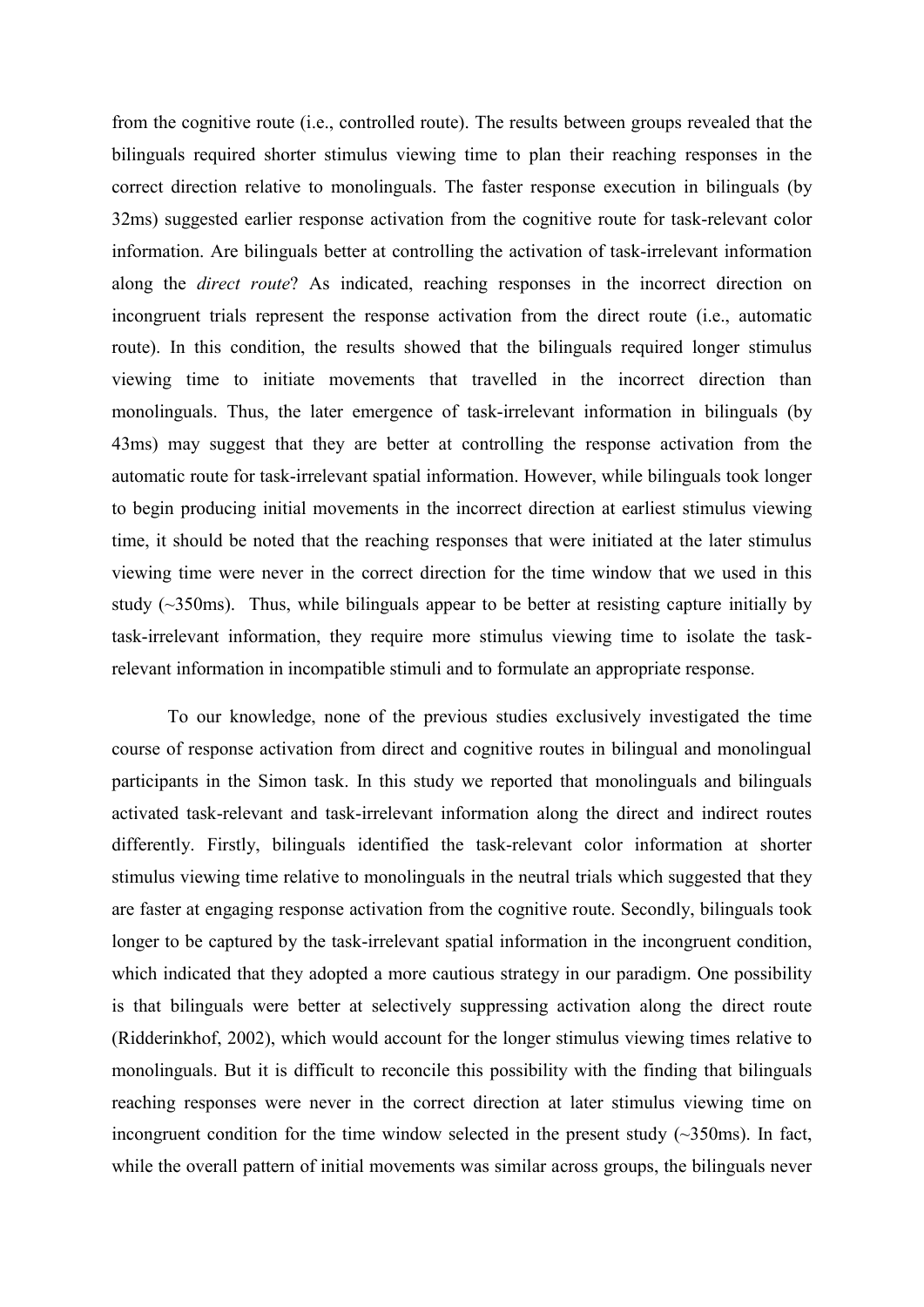did recover in the incongruent condition and produce initial movements that were reliably correct. The results from the reach-to-touch paradigm are further supported by LBA model drift rate data, in which the bilinguals had larger drift rate relative to monolinguals. This data suggests that bilinguals had accumulated more evidence for the response choice, which in turn might correspond to faster responses for task-relevant information than monolinguals.

The current study data sheds new light on the temporal dynamics of cognitive control in bilinguals and monolinguals for the Simon task. Using the reach-to-touch paradigm, we were able to track the time course of response selection from the direct and cognitive routes over stimulus processing time. This in turn helped us to reveal when exactly the bilingual and monolingual groups engaged response activation from direct and cognitive routes. While our results indicate that bilinguals were faster to activate task-relevant information and better at controlling task-irrelevant information, this did not translate into a smaller Simon effect. In fact, when quantifying the magnitude of the Simon effect, we found no difference between our monolingual and bilingual groups. If anything, our findings suggest that, once captured by the task-irrelevant spatial information, our bilingual participants found it more difficult than our monolingual participants to recover and activate task-relevant stimulus information.

The same set of language groups matched across age, years of formal education, handedness, non-verbal intelligence, video game playing, and parental education level, completed both the button press and the reach-to-touch version of the Simon task. However, group differences were picked up only in the reaching responses. One possible explanation for this contrast may be due to the differences between the response time window captured in the button press and reach-to-touch paradigm measures. The button press measures such as mean RT data represents the end point of cognitive decision making  $(\sim 500 \text{ms})$ , which is an amalgamation of multiple processes (perception, cognitive process, motor preparation, motor execution). Due to this poor temporal resolution with button press measures, it might be insensitive to capture the subtle group differences in the Simon task. Whereas the 'reach to touch' paradigm coupled with the response signal procedure (Finkbeiner et al., 2014) are designed to capture the interactive nature of the cognitive process and the motor response in the Simon task as it unfolds over time at an early stimulus processing stage  $(\sim 250 \text{ ms})$ . Thus the reaching trajectories are much more sensitive and dynamic than mean RT's, (which range from 'fast' to 'slow' in a single positive direction) to record subtle group differences (Finkbeiner et al., 2014). Moreover, in previous studies when there was no difference between monolingual and bilingual young adults in the button press paradigm, high temporal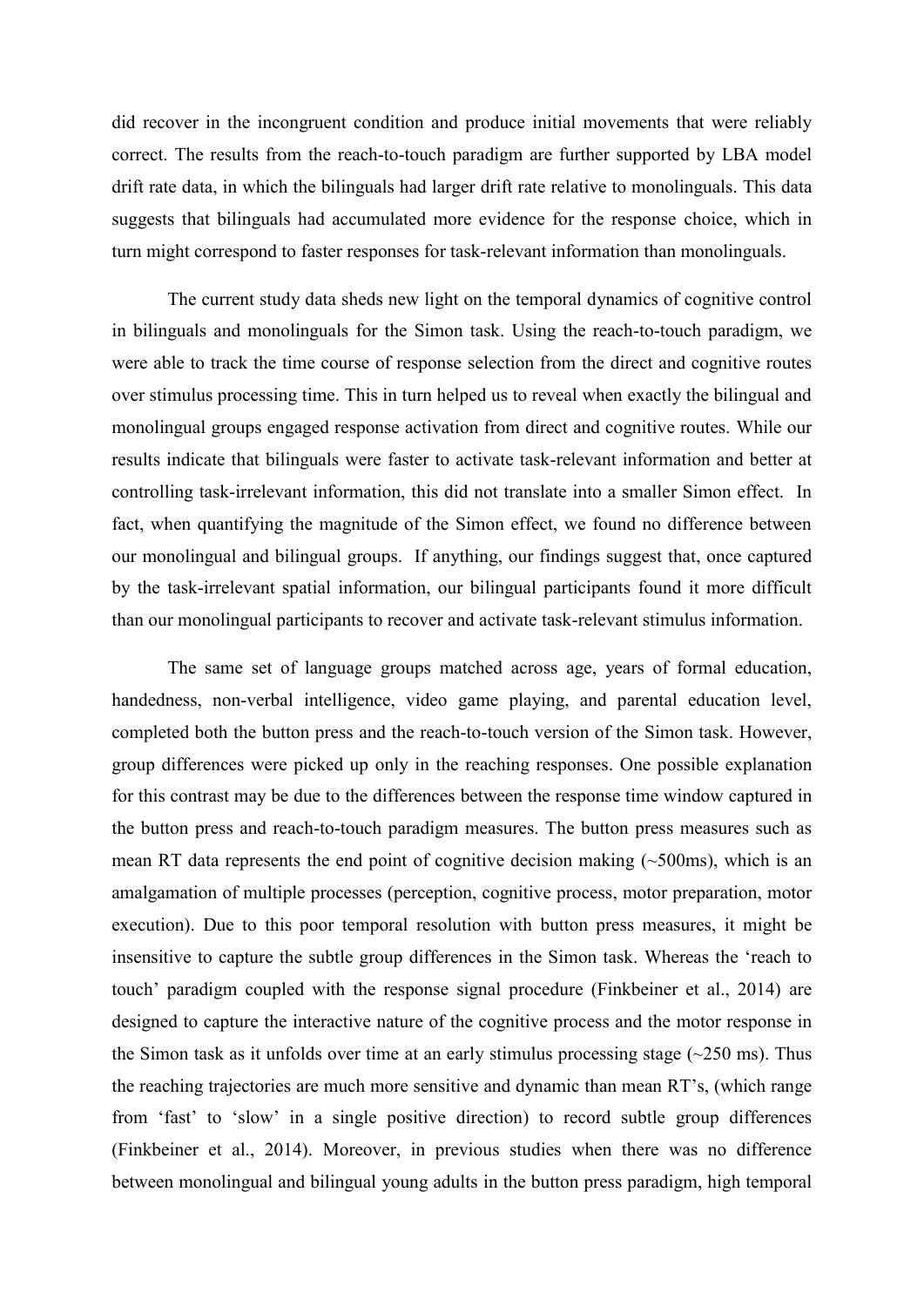measures such as ERP's, were capable of detecting processing differences between bilingual and monolingual participants (Kousaie & Phillips, 2012; Fernandez, Tartar, Padron, & Acosta, 2013; Sullivan, Janus, Moreno, Astheimer, & Bialystok, 2014; Coderre & van Heuven, 2014; Heidlmayr, Hemforth, Moutier, & Isel, 2015). These findings suggest that the high temporal measures are sensitive enough to detect subtle processing differences between groups, which were not captured in the button press measures.

In conclusion, the present study has documented differences in the temporal dynamics of cognitive control between bilinguals and monolinguals in the Simon task using a reach-totouch paradigm. The data is suggestive of a more efficient and dynamic attentional control system in bilinguals relative to monolinguals, as indicated by faster activation of taskrelevant stimulus information in the neutral condition and a delay in the activation of taskirrelevant stimulus information in the incongruent condition. Nevertheless, not even the finegrained analysis afforded by the reach-to-touch paradigm was able to reveal a bilingual advantage in the form of a smaller Simon effect or in the time course of conflict resolution.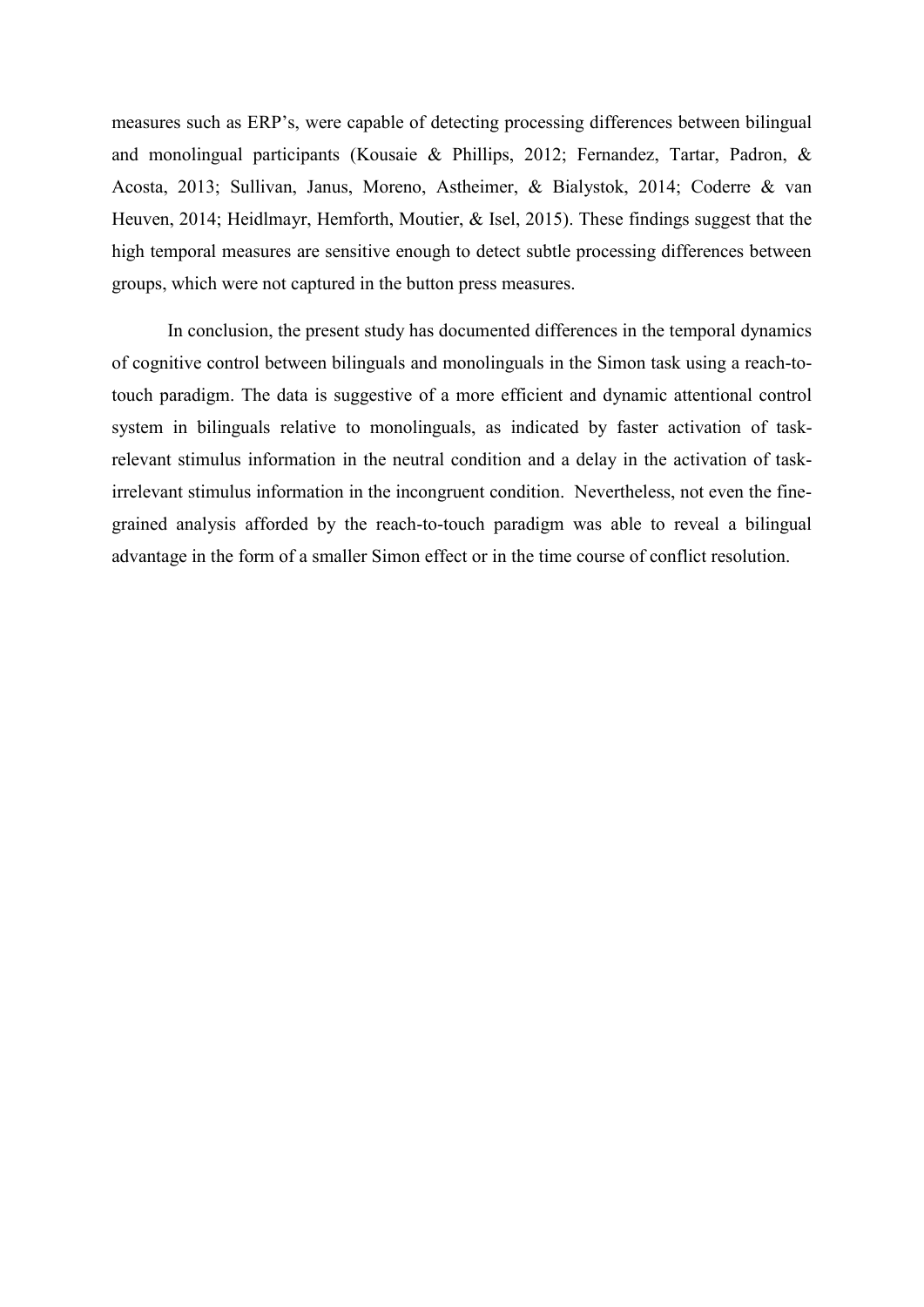#### **References**

- Abutalebi, J., & Green, D. (2007). Bilingual language production: The neurocognition of language representation and control. *Journal of Neurolinguistics*, *20*(3), 242-275.
- Acosta Jr, E., & Richard Simon, J. (1976). The effect of irrelevant information on the stages of processing. *Journal of Motor Behavior*, *8*(3), 181-187.
- Baayen, R. H., Davidson, D. J., & Bates, D. M. (2008). Mixed-effects modelling with crossed random effects for subjects and items. *Journal of memory and language*, *59*(4), 390- 412.
- Bates, D. (2005). Fitting linear mixed models in R. *R news*, *5*(1), 27-30.
- Bates, D., Maechler, M., & Bolker, B. (2012). lme4: Linear mixed-effects models using S4 classes (2011). R package version 0.999375-42, [http://lme4.r-forge.r-project.org/.](http://lme4.r-forge.r-project.org/)
- Bialystok, E. (2006). Effect of Bilingualism and Computer Video Game Experience on the Simon Task. *Canadian Journal of Experimental Psychology*, 60(1), 68-79.
- Bialystok, E. (2009). Bilingualism: The good, the bad, and the indifferent. *Bilingualism: Language and Cognition*, *12*(01), 3-11.
- Bialystok, E., & DePape, A. M. (2009). Musical expertise, bilingualism, and executive functioning. *Journal of Experimental Psychology: Human Perception and Performance*, *35*(2), 565.
- Bialystok, E., Craik, F. I., & Luk, G. (2012). Bilingualism: consequences for mind and brain. *Trends in cognitive sciences*, *16*(4), 240-250.
- Bialystok, E., Craik, F. I., Grady, C., Chau, W., Ishii, R., Gunji, A., & Pantev, C. (2005). Effect of bilingualism on cognitive control in the Simon task: Evidence from MEG. *NeuroImage*, *24*(1), 40-49.
- Bialystok, E., Craik, F. I., Klein, R., & Viswanathan, M. (2004). Bilingualism, aging, and cognitive control: evidence from the Simon task. *Psychology and aging*, *19*(2), 290.
- Bialystok, E., Craik, F., & Luk, G. (2008). Cognitive control and lexical access in younger and older bilinguals. *Journal of Experimental Psychology: Learning, Memory, and Cognition*, *34*(4), 859.
- Bialystok, E., Martin, M. M., & Viswanathan, M. (2005). Bilingualism across the lifespan: The rise and fall of inhibitory control. *International Journal of Bilingualism*, *9*(1), 103- 119.
- Blumenfeld, H. K., & Marian, V. (2014). Cognitive control in bilinguals: Advantages in Stimulus–Stimulus inhibition. *Bilingualism: Language and Cognition*, *17*(03), 610-629.
- Brown, S., & Heathcote, A. (2005). A ballistic model of choice response time. *Psychological review*, *112*(1), 117.
- Brown, S. D., & Heathcote, A. (2008). The simplest complete model of choice response time: linear ballistic accumulation. *Cognitive psychology*, *57*(3), 153-178.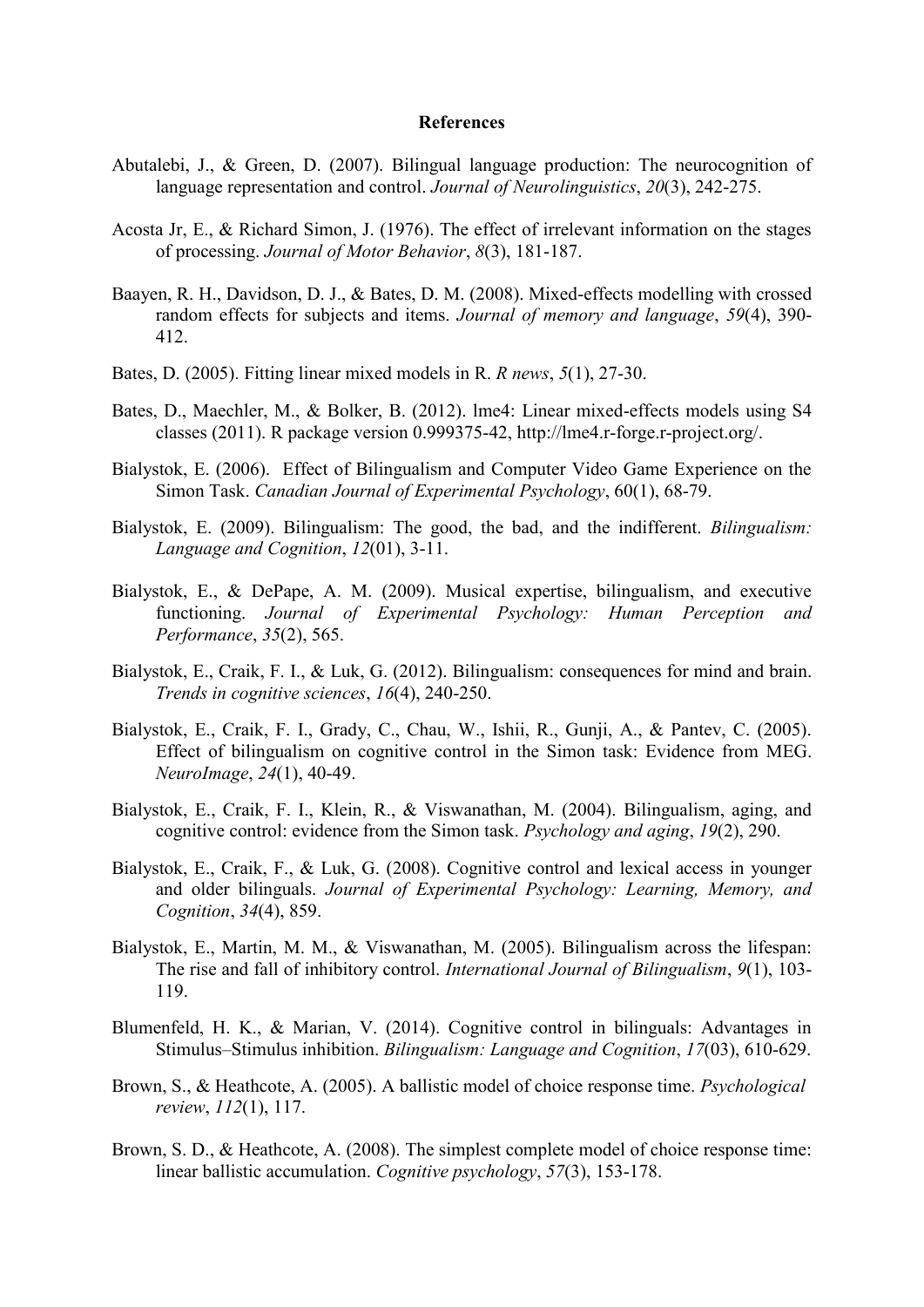- Buetti, S., & Kerzel, D. (2008). Time course of the Simon effect in pointing movements for horizontal, vertical, and acoustic stimuli: Evidence for a common mechanism. *Acta Psychologica*, *129*(3), 420-428.
- Buetti, S., & Kerzel, D. (2009). Conflicts during response selection affect response programming: reactions toward the source of stimulation. *Journal of Experimental Psychology: Human Perception and Performance*, *35*(3), 816.
- Coderre, E. L., & van Heuven, W. J. B. (2014). Electrophysiological explorations of the bilingual advantage: evidence from a Stroop task. PLoS ONE 9(7): e103424. doi: 10.1371/journal.pone.0103424.
- Costa, A., Hernández, M., & Sebastián-Gallés, N. (2008). Bilingualism aids conflict resolution: Evidence from the ANT task. *Cognition*, *106*(1), 59-86.
- Costa, A., Hernández, M., Costa-Faidella, J., & Sebastián-Gallés, N. (2009). On the bilingual advantage in conflict processing: Now you see it, now you don't. *Cognition*, 113 (2), 135–149.
- De Jong, R., Liang, C. C., & Lauber, E. (1994). Conditional and unconditional automaticity: a dual-process model of effects of spatial stimulus-response correspondence. *Journal of Experimental Psychology: Human Perception and Performance*, *20*(4), 731.
- Donkin, C., Averell, L., Brown, S., & Heathcote, A. (2009). Getting more from accuracy and response time data: Methods for fitting the linear ballistic accumulator. *Behavior Research Methods*, *41*(4), 1095-1110.
- Donkin, C., Brown, S., Heathcote, A., & Wagenmakers, E. J. (2011). Diffusion versus linear ballistic accumulation: different models but the same conclusions about psychological processes?. *Psychonomic Bulletin & Review*, *18*(1), 61-69.
- Fernandez, M., Tartar, J. L., Padron, D., & Acosta, J. (2013). Neurophysiological marker of inhibition distinguishes language groups on a non-linguistic executive function test. *Brain and cognition*, *83*(3), 330-336.
- Finkbeiner, M., & Heathcote, A. (submitted).The full time course of the Simon effect in the reach-to-touch paradigm. Submitted.
- Finkbeiner, M., Coltheart, M., & Coltheart, V. (2014). Pointing the Way to New Constraints on the Dynamical Claims of Computational Models. Journal of Experimental Psychology: Human Perception and Performance 40(1), 172-185.
- Gathercole, V. C. M., Thomas, E. M., Kennedy, I., Prys, C., Young, N., Guasch, N. V., ... & Jones, L. (2014). Does language dominance affect cognitive performance in bilinguals? Lifespan evidence from preschoolers through older adults on card sorting, Simon, and metalinguistic tasks. *Frontiers in psychology*, *5*.
- Hedge, A., & Marsh, N. W. A. (1975). The effect of irrelevant spatial correspondences on two-choice response-time. *Acta psychologica*, *39*(6), 427-439.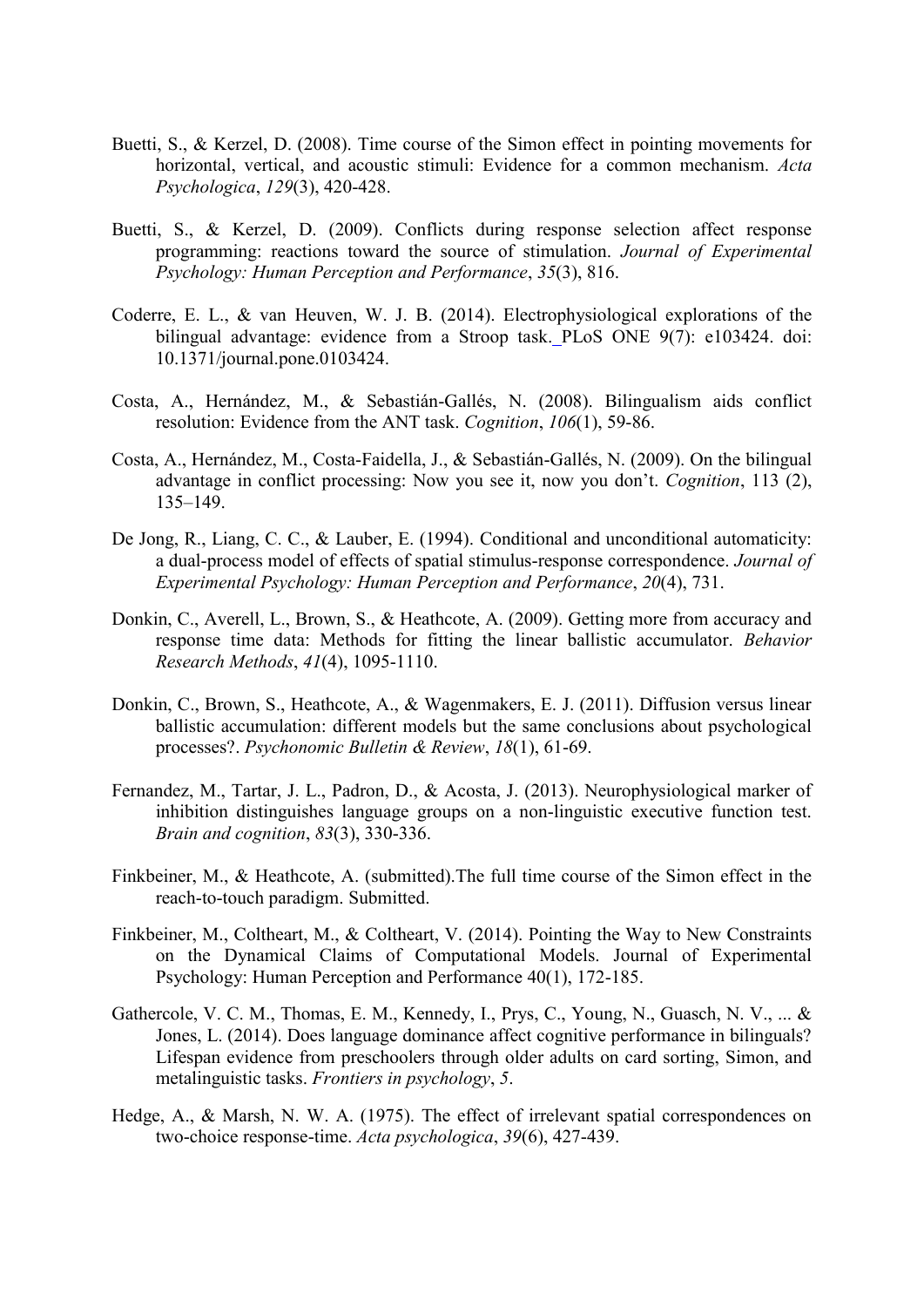- Heidlmayr, K., Hemforth, B., Moutier, S., & Isel, F. (2015). Neurodynamics of executive control processes in bilinguals: evidence from ERP and source reconstruction analyses. *Frontiers in Psychology*, *6*.
- Hernandez, M., Costa, A., Fuentes, L. J., Vivas, A. B., & Sebastian-Galles, N. (2010). The impact of bilingualism on the executive control and orienting networks of attention. *Bilingualism: Language and Cognition*, *13*(03), 315-325.
- Hilchey, M. D., & Klein, R. M. (2011). Are there bilingual advantages on nonlinguistic interference tasks? Implications for the plasticity of executive control processes. *Psychonomic bulletin & review*, *18*(4), 625-658.
- Karalunas, S. L., & Huang-Pollock, C. L. (2013). Integrating impairments in reaction time and executive function using a diffusion model framework. *Journal of abnormal child psychology*, *41*(5), 837-850.
- Karayanidis, F., Provost, A., Brown, S., Paton, B., & Heathcote, A. (2011). Switch-specific and general preparation map onto different ERP components in a task‐switching paradigm. *Psychophysiology*, *48*(4), 559-568.
- Kornblum, S., Hasbroucq, T., & Osman, A. (1990). Dimensional overlap: cognitive basis for stimulus-response compatibility--a model and taxonomy. *Psychological review*, *97*(2), 253.
- Kousaie, S., & Phillips, N. A. (2012). Conflict monitoring and resolution: Are two languages better than one? Evidence from reaction time and event-related brain potentials. *Brain Research Volume*, 71 – 90.
- Lu, C. H., & Proctor, R. W. (1995). The influence of irrelevant location information on performance: A review of the Simon and spatial Stroop effects. *Psychonomic bulletin & review*, *2*(2), 174-207.
- Luk, G., Anderson, J. A., Craik, F. I., Grady, C., & Bialystok, E. (2010). Distinct neural correlates for two types of inhibition in bilinguals: Response inhibition versus interference suppression. *Brain and cognition*, *74*(3), 347-357.
- Marian, V., Blumenfeld, H. K., & Kaushanskaya, M. (2007). The Language Experience and Proficiency Questionnaire (LEAP-Q): Assessing language profiles in bilinguals and multilinguals. *Journal of Speech, Language, and Hearing Research, 50, 940–967.*
- Martin-Rhee, M. M., & Bialystok, E. (2008). The development of two types of inhibitory control in monolingual and bilingual children. *Bilingualism Language and Cognition*, *11*(1), 81.
- Marzecova, A., Asanowicz, D., Krivá, L. U., & Wodniecka, Z. (2013). The effects of bilingualism on efficiency and lateralization of attentional networks. *Bilingualism: Language and Cognition*, *16*(03), 608-623.
- Miyake, A., & Friedman, N. P. (2012). The nature and organization of individual differences in executive functions four general conclusions. *Current directions in psychological science*, *21*(1), 8-14.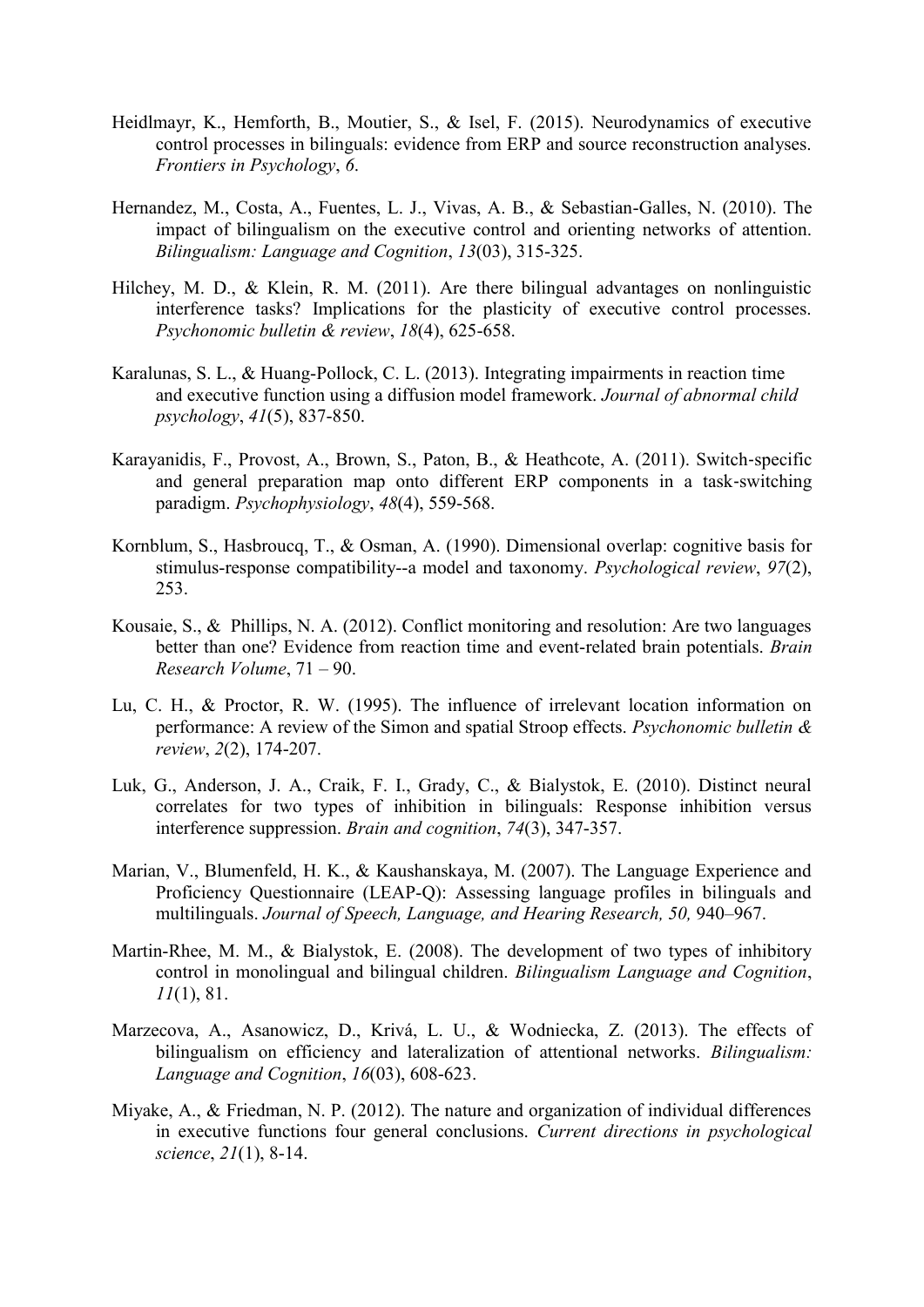- Morey, R. D., Rouder, J. N., & Jamil, T. (2014). BayesFactor: Computation of Bayes factors for common designs. *R package version 0.9*, *7*.
- Ocampo, B., & Finkbeiner, M. (2013). The negative compatibility effect with relevant masks: a case for automatic motor inhibition. *Frontiers in psychology*, *4:822*.
- Oldfield, R. C. (1971). The assessment and analysis of handedness: the Edinburgh inventory. *Neuropsychologia*, *9*(1), 97-113.
- Paap, K. R., Johnson, H. A., & Sawi, O. (2014). Are bilingual advantages dependent upon specific tasks or specific bilingual experiences?. *Journal of Cognitive Psychology*, (ahead-of-print), 1-25.
- Pelham, S. D., & Abrams, L. (2014). Cognitive advantages and disadvantages in early and late bilinguals. *Journal of Experimental Psychology: Learning, Memory, and Cognition*, *40*(2), 313.
- Poarch, G. J., & van Hell, J. G. (2012). Executive functions and inhibitory control in multilingual children: Evidence from second-language learners, bilinguals, and trilinguals. *Journal of Experimental Child Psychology*, *113*(4), 535-551.
- Prior, A., & Gollan, T. H. (2011). Good language-switchers are good task-switchers: Evidence from Spanish–English and Mandarin–English bilinguals. *Journal of the International Neuropsychological Society*, *17*(04), 682-691.
- Prior, A., & MacWhinney, B. (2010). A bilingual advantage in task switching. *Bilingualism: Language and Cognition*, *13*(02), 253-262.
- Proctor, R. W., Yamaguchi, M., & Vu, K. P. L. (2007). Transfer of non corresponding spatial associations to the auditory Simon task. *Journal of Experimental Psychology: Learning, Memory, and Cognition*, *33*(1), 245.
- Quek, G. L., & Finkbeiner, M. (2013). Spatial and temporal attention modulate the early stages of face processing: behavioural evidence from a reaching paradigm. *PloS one*, *8*(2), e57365.
- Quek, G. L., & Finkbeiner, M. (2014). Face-sex categorization is better above fixation than below: Evidence from the reach-to-touch paradigm. *Cognitive, Affective, & Behavioral Neuroscience*, 1-13.
- Ratcliff, R., & Rouder, J. N. (1998). Modeling response times for two-choice decisions. *Psychological Science*, *9*(5), 347-356.
- Ratcliff, R., Thapar, A., & McKoon, G. (2001). The effects of aging on reaction time in a signal detection task. *Psychology and aging*, *16*(2), 323.
- Ratcliff, R., Thapar, A., & Mckoon, G. (2003). A diffusion model analysis of the effects of aging on brightness discrimination. *Perception & Psychophysics*, *65*(4), 523-535.
- Raven, J., Raven, J. C. & Court, J. H (1998). Raven manual: Section 4, Advanced Progressive Matrices, 1998 edition. Oxford, UK: Oxford Psychologists Press Ltd.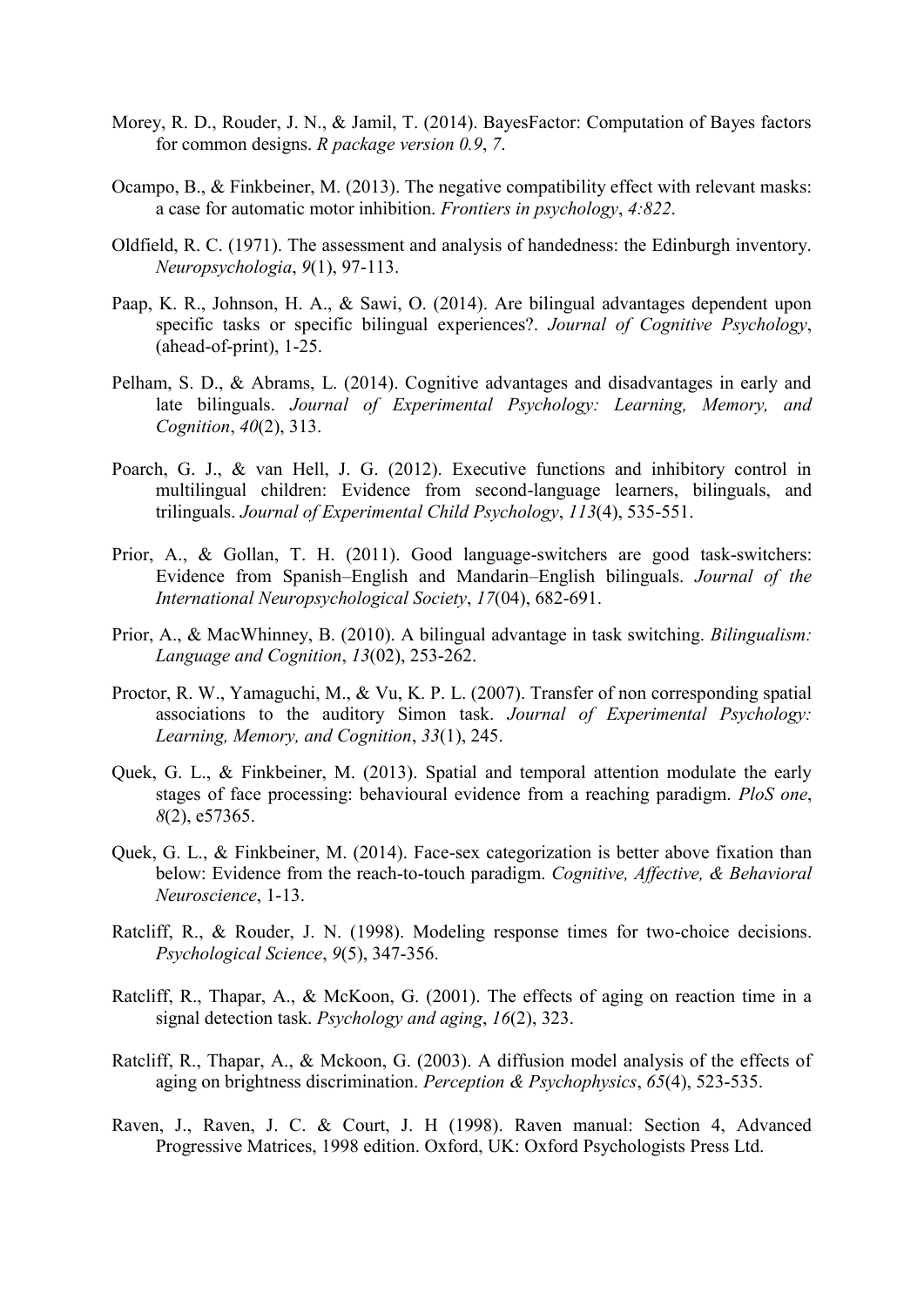- Ridderinkhof, R. K. (2002). Micro-and macro-adjustments of task set: Activation and suppression in conflict tasks. *Psychological research*, *66*(4), 312-323.
- Salvatierra, J. L., & Rosselli, M. (2011). The effect of bilingualism and age on inhibitory control. *International Journal of Bilingualism*, *15*(1), 26-37.
- Schroeder, S. R., & Marian, V. (2012). A bilingual advantage for episodic memory in older adults. *Journal of Cognitive Psychology*, *24*(5), 591-601.
- Schmiedek, F., Oberauer, K., Wilhelm, O., Süβ, H.-M., & Wittmann, W.W. (2007). Individual differences in components of reaction time distributions and their relations to working memory and intelligence. *Journal of Experimental Psychology: General*, 136, 414-429.
- Simon, J. R., & Rudell, A. P. (1967). Auditory SR compatibility: the effect of an irrelevant cue on information processing. *Journal of Applied Psychology*, *51*(3), 300.
- Song, J. H., & Nakayama, K. (2009). Hidden cognitive states revealed in choice reaching tasks. *Trends in cognitive sciences*, *13*(8), 360-366.
- Spivey, M. J., Grosjean, M., & Knoblich, G. (2005). Continuous attraction toward phonological competitors. *Proceedings of the National Academy of Sciences of the United States of America*, *102*(29), 10393-10398.
- Sullivan, M. D., Janus, M., Moreno, S., Astheimer, L., & Bialystok, E. (2014). Early stage second-language learning improves executive control: Evidence from ERP. *Brain and language*, *139*, 84-98.
- Tao, L., Marzecová, A., Taft, M., Asanowicz, D., & Wodniecka, Z. (2011). The efficiency of attentional networks in early and late bilinguals: the role of age of acquisition. *Frontiers in psychology*, *2*.
- Wascher, E., Schatz, U., Kuder, T., & Verleger, R. (2001). Validity and boundary conditions of automatic response activation in the Simon task. *Journal of Experimental Psychology: Human Perception and Performance*, *27*(3), 731.
- Wiegand, K., & Wascher, E. (2005). Dynamic aspects of stimulus-response correspondence: evidence for two mechanisms involved in the Simon effect. *Journal of Experimental Psychology: Human Perception and Performance*, *31*(3), 453.
- Wiseheart, M., Viswanathan, M., & Bialystok, E. (2015). Flexibility in task switching by monolinguals and bilinguals. *Bilingualism: Language and Cognition*, 1-6. doi:10.1017/S1366728914000273.
- Woestenburg, J. C., Verbaten, M. N., Van Hees, H. H., & Slangen, J. L. (1983). Single trial ERP estimation in the frequency domain using orthogonal polynomial trend analysis (OPTA): estimation of individual habituation. *Biological Psychology*, *17*(2), 173-191.
- Umiltà, C., Rubichi, S., & Nicoletti, R. (1999). Facilitation and interference components in the Simon effect. *Archives italiennes de Biologie*, *137*(2), 139-149.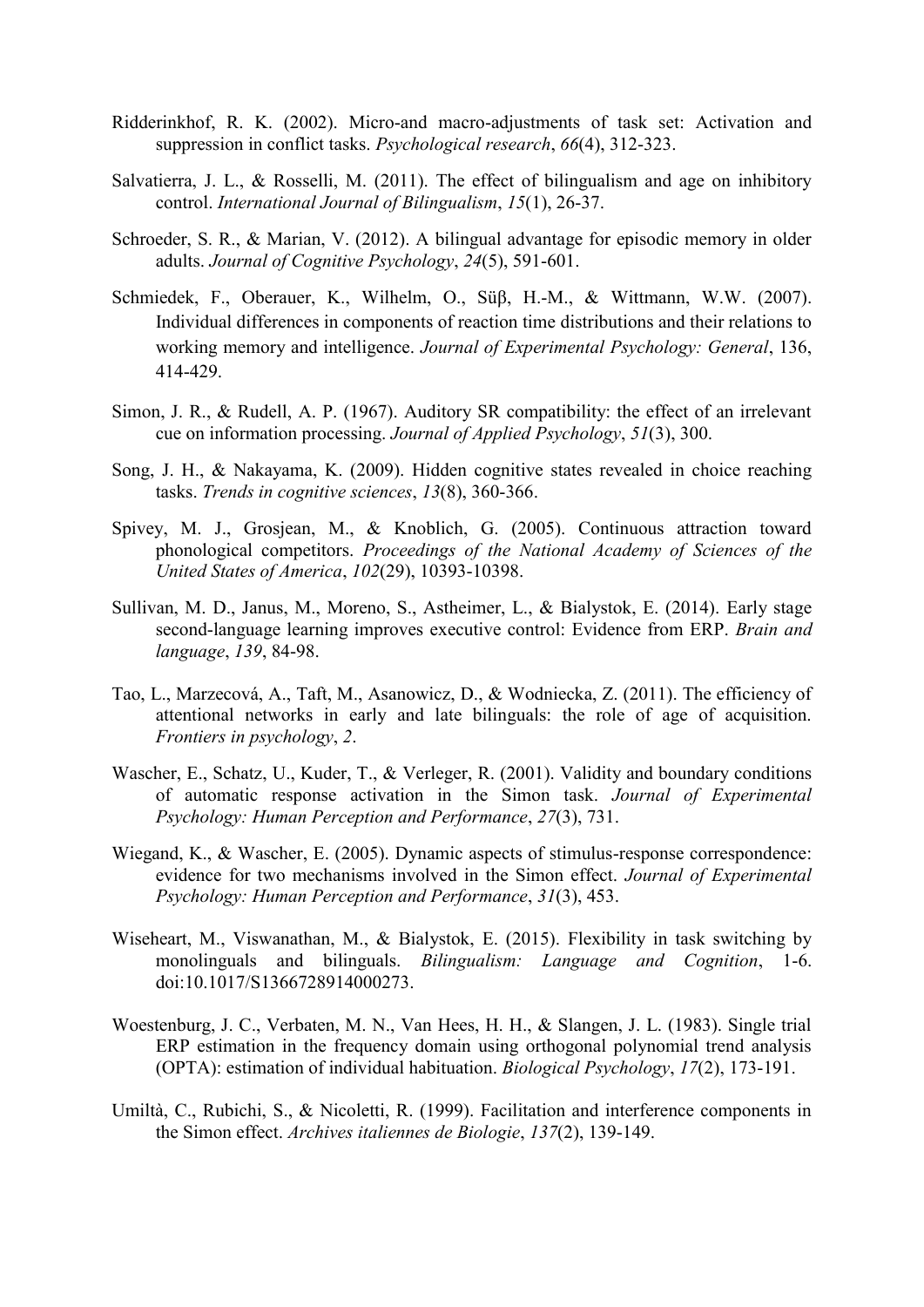Yow, W. Q., & Li, X. (2015). Balanced bilingualism and early age of second language acquisition as the underlying mechanisms of a bilingual executive control advantage: why variations in bilingual experiences matter. *Frontiers in psychology*, *6, 164*. doi:10.3389/fpsyg.2015.00164.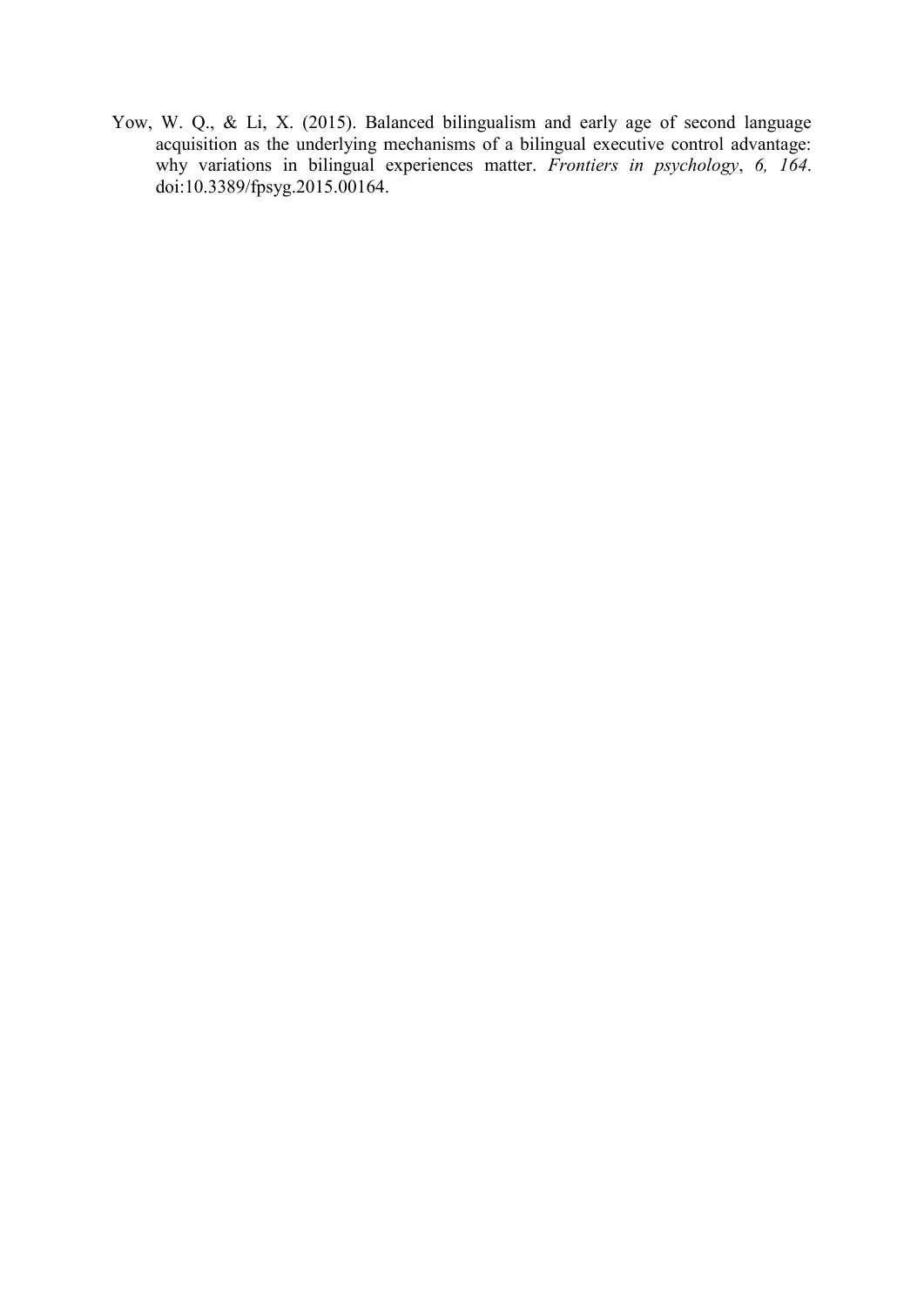## **Tables & Figures**

Table 1: Demographic information for participant groups.

| <b>Variables</b>                  | <b>Monolinguals</b> | <b>Bilinguals</b> | Sig.               |
|-----------------------------------|---------------------|-------------------|--------------------|
|                                   | Mean (SD)           | Mean (SD)         |                    |
| Age (in years)                    | 21.20 (4.78)        | 20.65 (3.58)      | $p = 0.683$        |
| Formal Education (in years)       | 13.85(2.10)         | 15.30(3.18)       | $p = 0.098$        |
| Edinburgh's Handedness Scores     | 83.69 (15.29)       | 88.69 (17.31)     | $p = 0.338$        |
| Ravens Score's                    | 10.55(1.23)         | 10.60(0.88)       | $p = 0.338$        |
| Video Game Playing                | 1.45(2.32)          | 1.05(1.93)        | $p = 0.557$        |
| (Playing hrs/week)                |                     |                   |                    |
| <b>Average Parental Education</b> | 3.45(1.39)          | 3.60(1.53)        | $p = 0.338$        |
| (5 point rating scale)            |                     |                   |                    |
| Computer Usage (hrs/day)          | 4.85(2.32)          | 6.60(2.90)        | p < 0.05           |
|                                   | English             | English           | <b>Non-English</b> |
| Age of Acquisition (in years)     | 0.45(0.68)          | 3.00(2.02)        | 1.57(1.46)         |
| Language Usage $(in %)$           | 100                 | 64.25 (9.49)      | 29.9 (12.06)       |
| Proficiency Rating                |                     |                   |                    |
| (10 point scale)                  |                     |                   |                    |
| Speaking                          | 9.85(0.48)          | 9.10(1.07)        | 8.40 (0.94)        |
| Understanding                     | 9.80(0.41)          | 9.15(1.08)        | 8.95 (0.88)        |
| Reading                           | 9.75(0.55)          | 9.10(1.16)        | 7.55(1.87)         |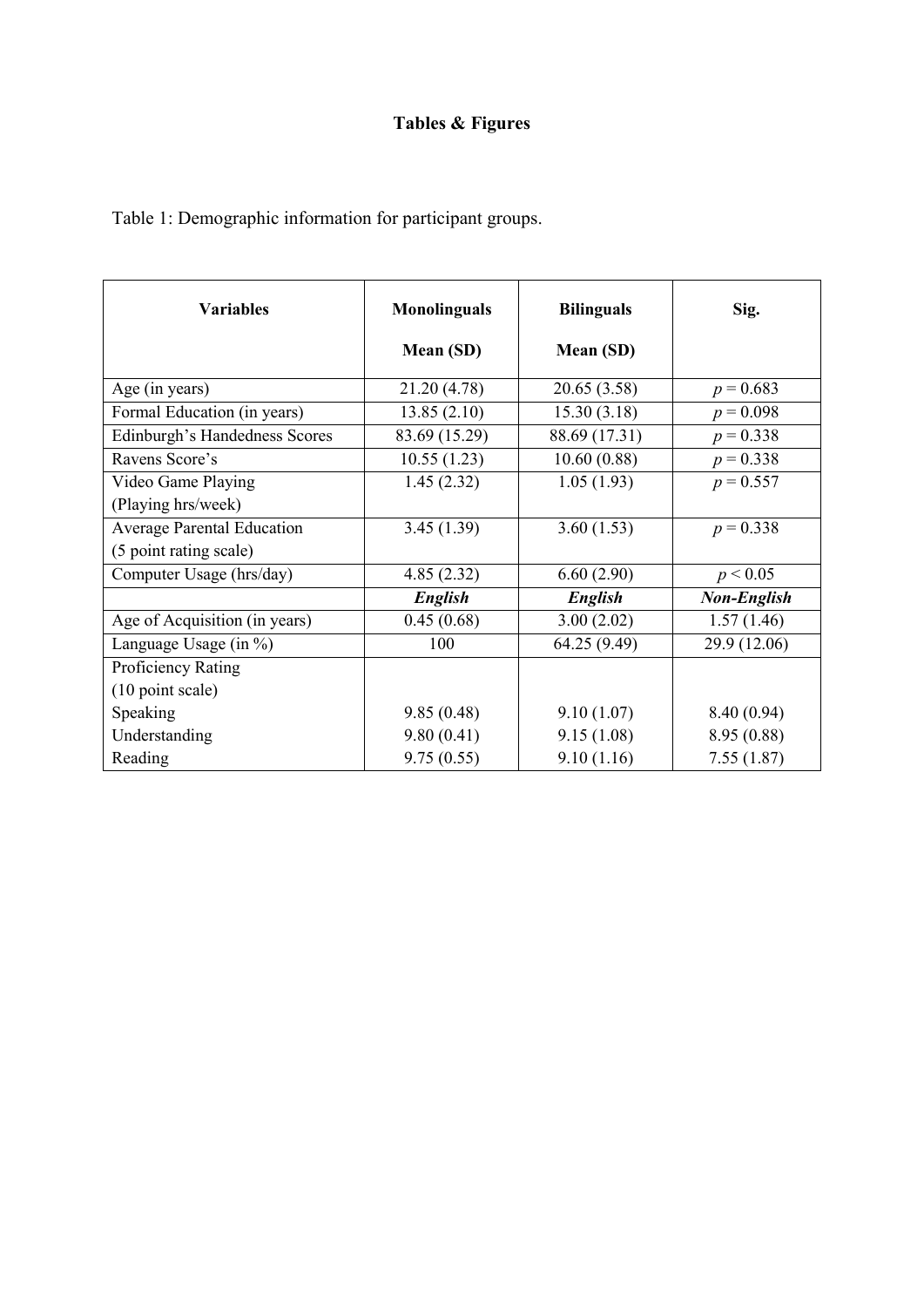Table 2: Mean accuracy rate and standard deviation (SD) across trial type in bilingual and monolingual participants for button press version of the Simon task.

|                          | <b>Mean Accuracy Rate (SD)</b> |                     |  |
|--------------------------|--------------------------------|---------------------|--|
| <b>Trial Type</b>        | <b>Bilinguals</b>              | <b>Monolinguals</b> |  |
| Congruent Trial          | 96.29 (18.89)                  | 96.98 (17.09)       |  |
| <b>Incongruent Trial</b> | 86.71 (33.95)                  | 89.90 (30.12)       |  |
| Neutral Trial            | 95.04 (21.71)                  | 95.16 (21.71)       |  |

Table 3: Mean Reaction time (RT) and standard deviation (SD) across trial types in bilingual and monolingual participants for button press version of the Simon task.

|                          | <b>Mean RT (SD)</b> |                     |  |
|--------------------------|---------------------|---------------------|--|
| <b>Trial Type</b>        | <b>Bilinguals</b>   | <b>Monolinguals</b> |  |
| Congruent Trial          | 500.73 (103.43)     | 505.72 (120.93)     |  |
| <b>Incongruent Trial</b> | 549.84 (100.54)     | 551.54 (118.57)     |  |
| Neutral Trial            | 524.51 (97.86)      | 522.56 (113.82)     |  |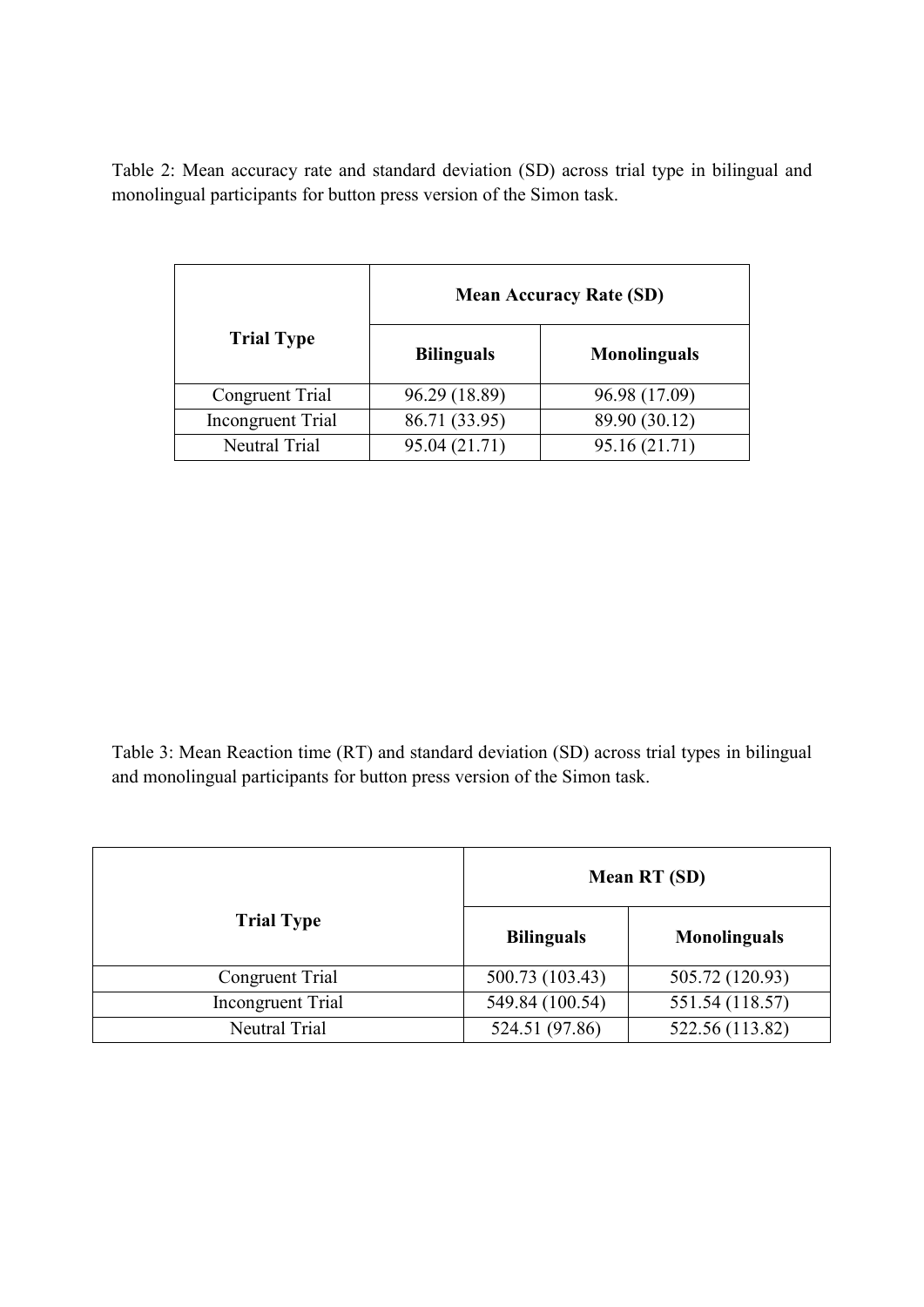| Group            | <b>Fixed effects</b>                   | $\mathbf b$ | <b>SE</b> | t-value  |
|------------------|----------------------------------------|-------------|-----------|----------|
| <b>Bilingual</b> | Trial type (Incongruent)               | $-14.73$    | 0.34      | $-42.70$ |
|                  | Trial type (Neutral)                   | $-5.26$     | 0.29      | $-17.68$ |
|                  | MIT quantile                           | 671.51      | 19.01     | 35.32    |
|                  | Trial Type* MIT quantile (Incongruent) | $-460.10$   | 27.07     | $-16.99$ |
|                  | Trial Type* MIT quantile (Neutral)     | $-88.22$    | 23.36     | 3.78     |
| Monolingual      | Trial type (Incongruent)               | $-24.53$    | 0.53      | $-45.63$ |
|                  | Trial type (Neutral)                   | $-9.66$     | 0.46      | $-20.78$ |
|                  | MIT quantile                           | 868.24      | 29.62     | 29.31    |
|                  | Trial Type* MIT quantile (Incongruent) | $-599.71$   | 41.89     | $-14.32$ |
|                  | Trial Type* MIT quantile (Neutral)     | $-175.45$   | 36.23     | 4.84     |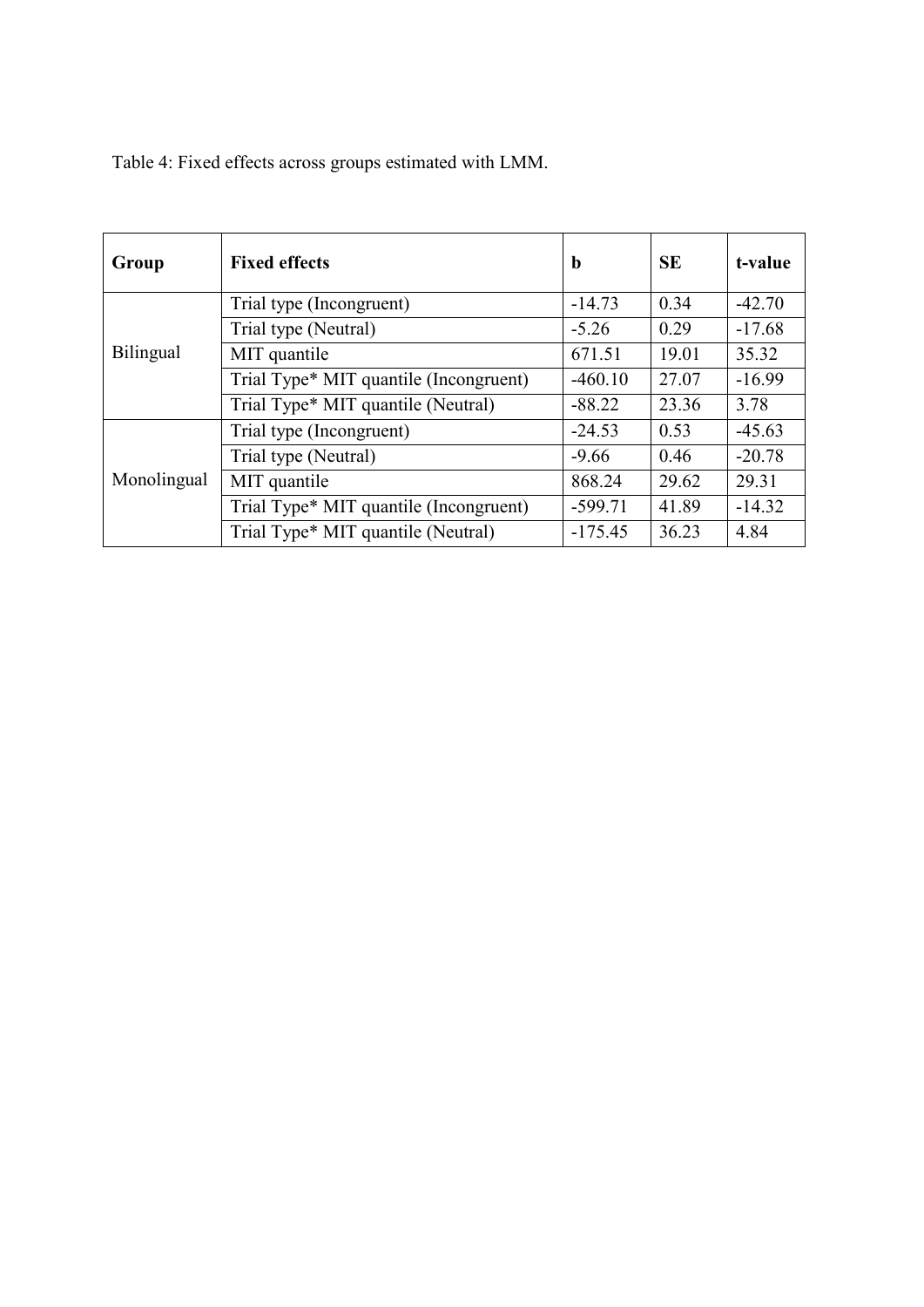

Figure 1: Linear Ballistic Accumulator model (b=response threshold; vT=drift rate for true accumulator; vF=drift rate for false accumulator). The shaded rectangle represents the start point variation from trial to trial.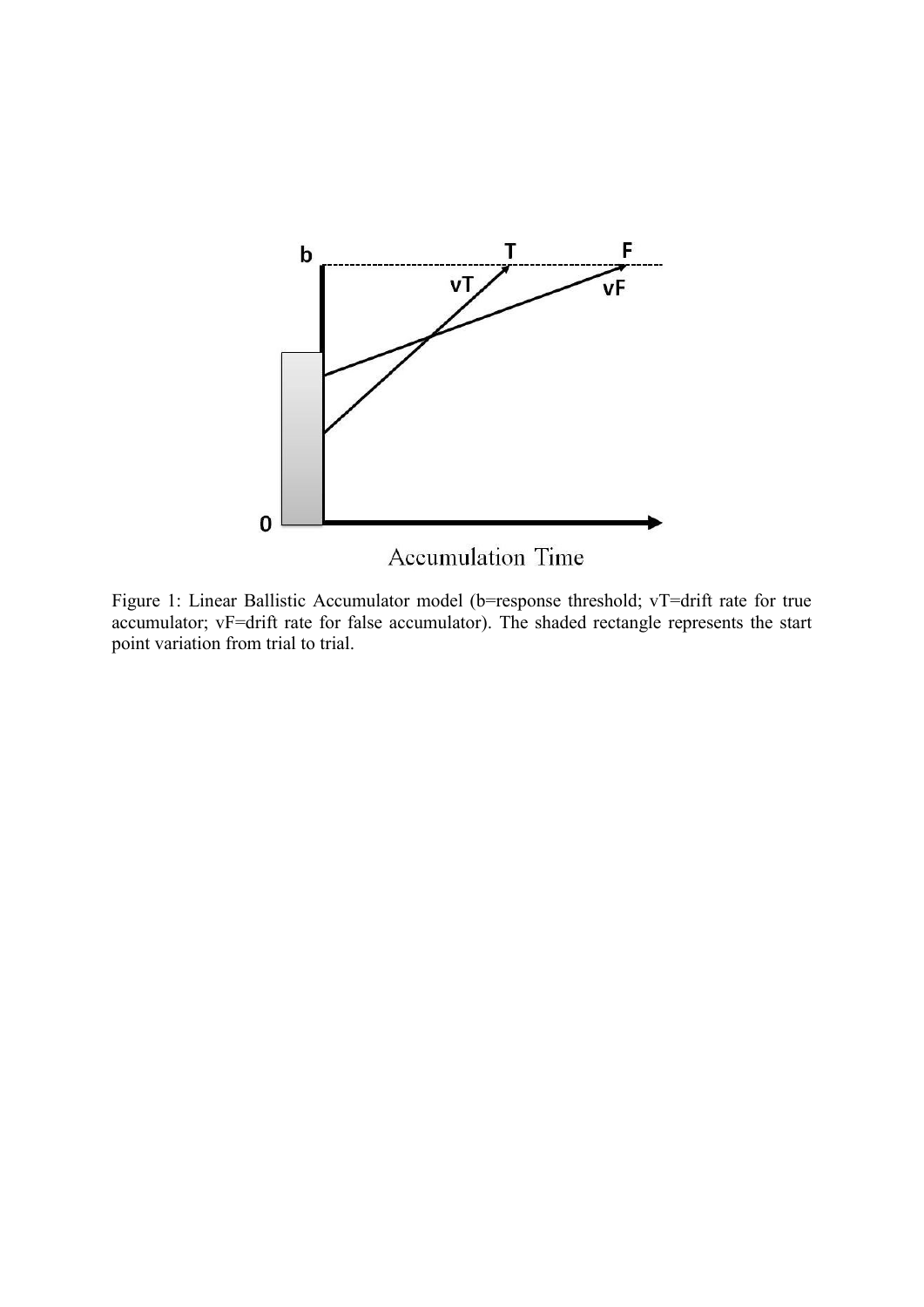

Figure 2: Representation of initial x-velocity as a function of movement initiation time for (A) incongruent trials and (B) neutral trials in Finkbeiner & Heathcote (submitted) study. The initial x-velocity is the average of first 150ms of the reaching responses. The *zero* on y-axis corresponds to x-velocity of zero. The reaching responses above *zero* indicate positive xvalues in the correct direction and reaching responses below *zero* indicates negative x-values in the incorrect direction. On incongruent trial (A), at early movement initiation time points the initial x-velocity was negative in the incorrect direction. On neutral trials (B), at later movement initiation time points the initial x-velocity was positive in the correct direction. The dotted square inside the screen represents the other three locations of stimuli presentation. The panels on either side of the screen are the response target locations for the corresponding target color.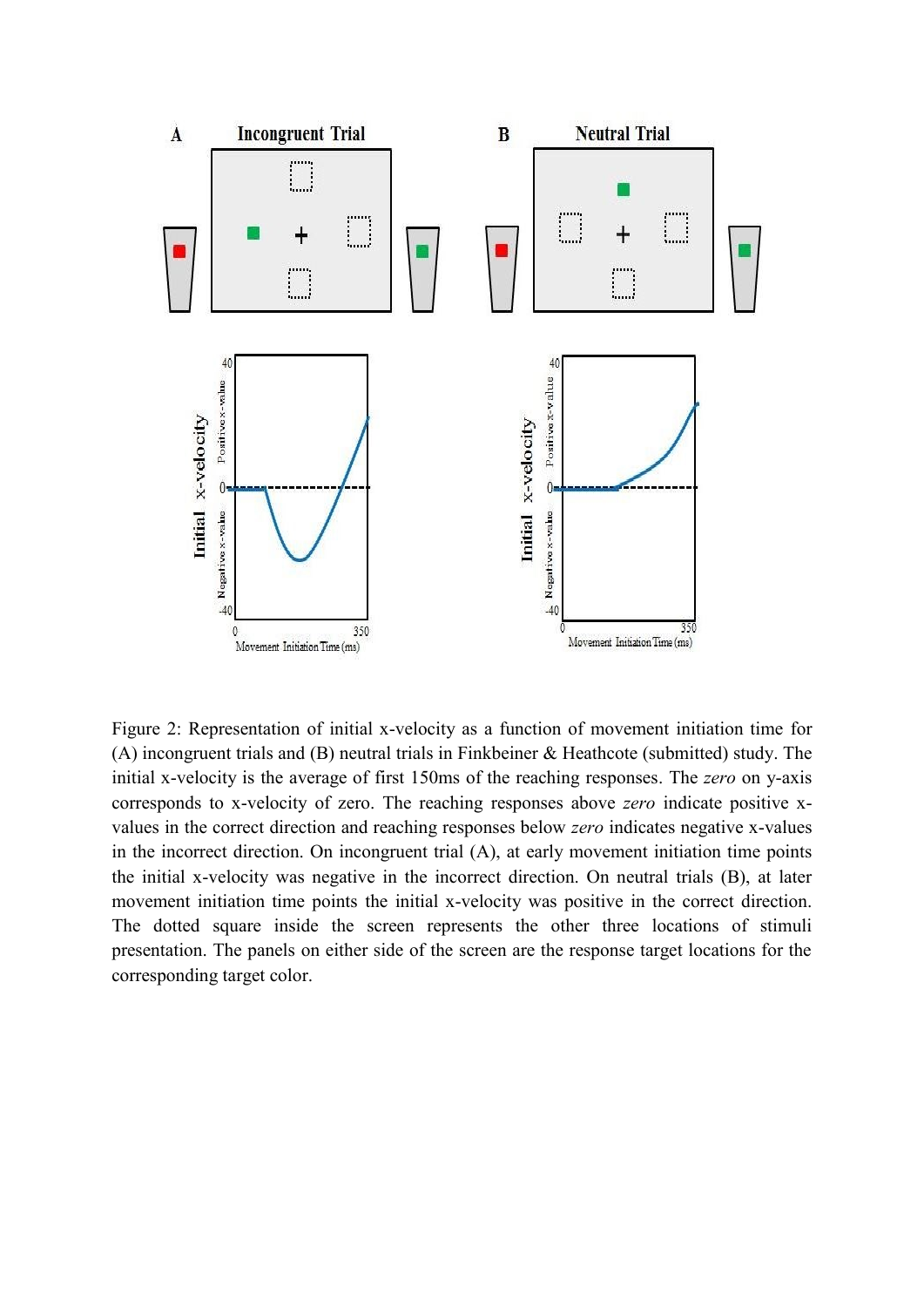

Figure 3: (A). Distribution of Movement Initiation Time's (MIT's) from -100ms (before target onset at 0ms SOA) to 450ms (after target onset at 250ms SOA) for bilinguals (light grey shaded area) and monolinguals (dark grey shaded area). (B). Reaching movements across 20 quantiles on incongruent trials for bilinguals (left-side panel) and monolinguals (right-side panel). Each quantile consisted of 5% of total trials arranged in ranking order, the first quantile consisted of first fastest MITs, and second quantile consisted of next fastest MITs and so on. The darkest lines correspond to reaching responses initiated in the earlier MITs and greyest lines correspond to reaching responses in the longer MITs. The longer that participants view the target stimulus before response initiation, faster the emergence of peak x-velocity in the correct direction.